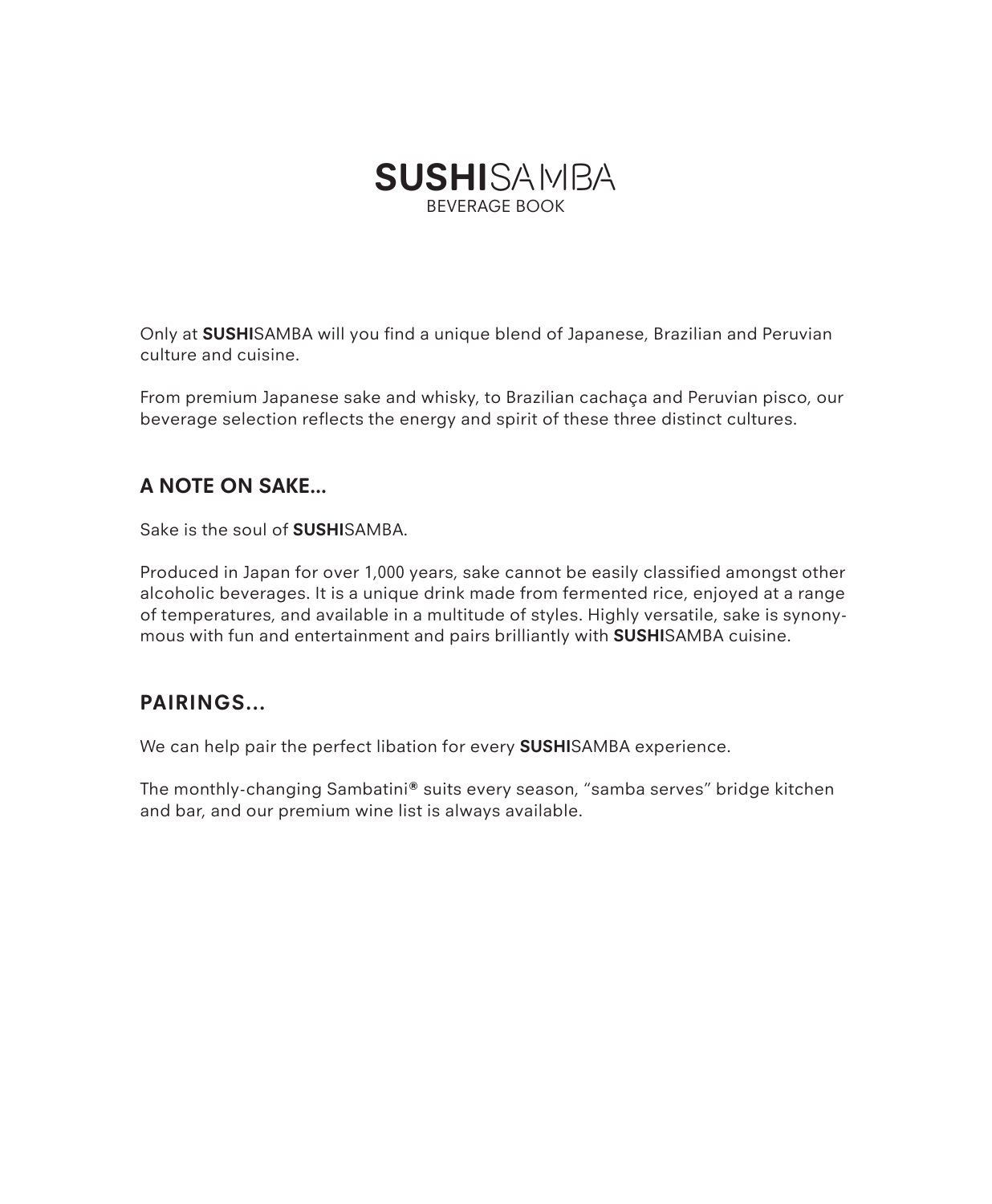# **COCKTAILS**

# SIGNATURE SERVES

### **Cocktails created over the years at our SUSHI**SAMBA **locations, by our bar team – both past and present.**

| <b>SAMBA SOUR</b> Fresh, Citrus, Velvety<br>A modern Pisco Sour, for the modern Pisco Sour drinker. BarSol Primera Quebranta<br>pisco, Maraschino liqueur and turmeric, shaken hard with Japanese citrus and egg<br>whites. Served 'up'. | 16 |
|------------------------------------------------------------------------------------------------------------------------------------------------------------------------------------------------------------------------------------------|----|
| <b>CHUCUMBER</b> Fresh, Light, Vegetal<br>Takara Yokaichi Imo shōchū, maraschino liqueur, plum sake and bitters. Shaken with<br>fresh cucumber. Served 'up'.                                                                             | 14 |
| TOM YAM Fresh, Fiery, Cooling<br>Hendrick's gin, coriander infusion, chili, lemongrass and lime leaf. Churned through<br>crushed ice, with ginger syrup and citrus juice. Served long.                                                   | 16 |
| NINA FRESA® Fruity, Bitter, Sweet<br>Portobello vodka, strawberry, grapefruit and guava, shaken with rhubarb bitters,<br>lime and sugar. Served 'up'.                                                                                    | 15 |
| <b>NASHI MARTINI</b> Light, Fresh<br>Grey Goose La Poire vodka, St. Germain elderflower liqueur and plum sake. Stirred<br>with lychee water, passion fruit syrup and Japanese citrus. Served 'up'.                                       | 15 |
| <b>KAFFIRINHA</b> Fragrant, Herbaceous<br>Our creative take on the Brazilian Classic. Fragrant Kaffir lime leaves infused in Velho<br>Barreiro cachaça, churned with lime and sugar. Served short, over crushed ice.                     | 15 |
| LYCHEE COOLER Creamy, Tropical, Fresh<br>Grey Goose Le Citron vodka, elderflower cordial and vanilla. Shaken hard with<br>coconut cream and lychee water. Served long.                                                                   | 16 |
| CAFÉ MILLONARIO Rich, Velvety, Aromatic<br>Our take on the iconic espresso martini. Coffee washed Bacardi Carta Negra rum,<br>spiced maple and dark chocolate liqueur. Shaken with the obligatory shot of espresso.<br>Served 'up'.      | 16 |
| <b>SHISO FINE</b> Herbaceous, Citrusy, Fresh<br>Portobello vodka, shiso leaf, apple and Thai basil syrup. Churned through crushed ice<br>with apple and lime juices. Finished with a drizzle of crème de cassis. Served long.            | 15 |
| <b>KOBE COCKTAIL</b> Rich, Nutty, Velvety<br>Kobe fat washed Japanese whisky, salted caramel and maple. Stirred until icy cold<br>and served short over ice cube.                                                                        | 29 |

Please direct any enquiries related to food allergies or intolerance to your server prior to ordering. All prices include 20% VAT. A discretionary 13.5% service charge will be added to the bill.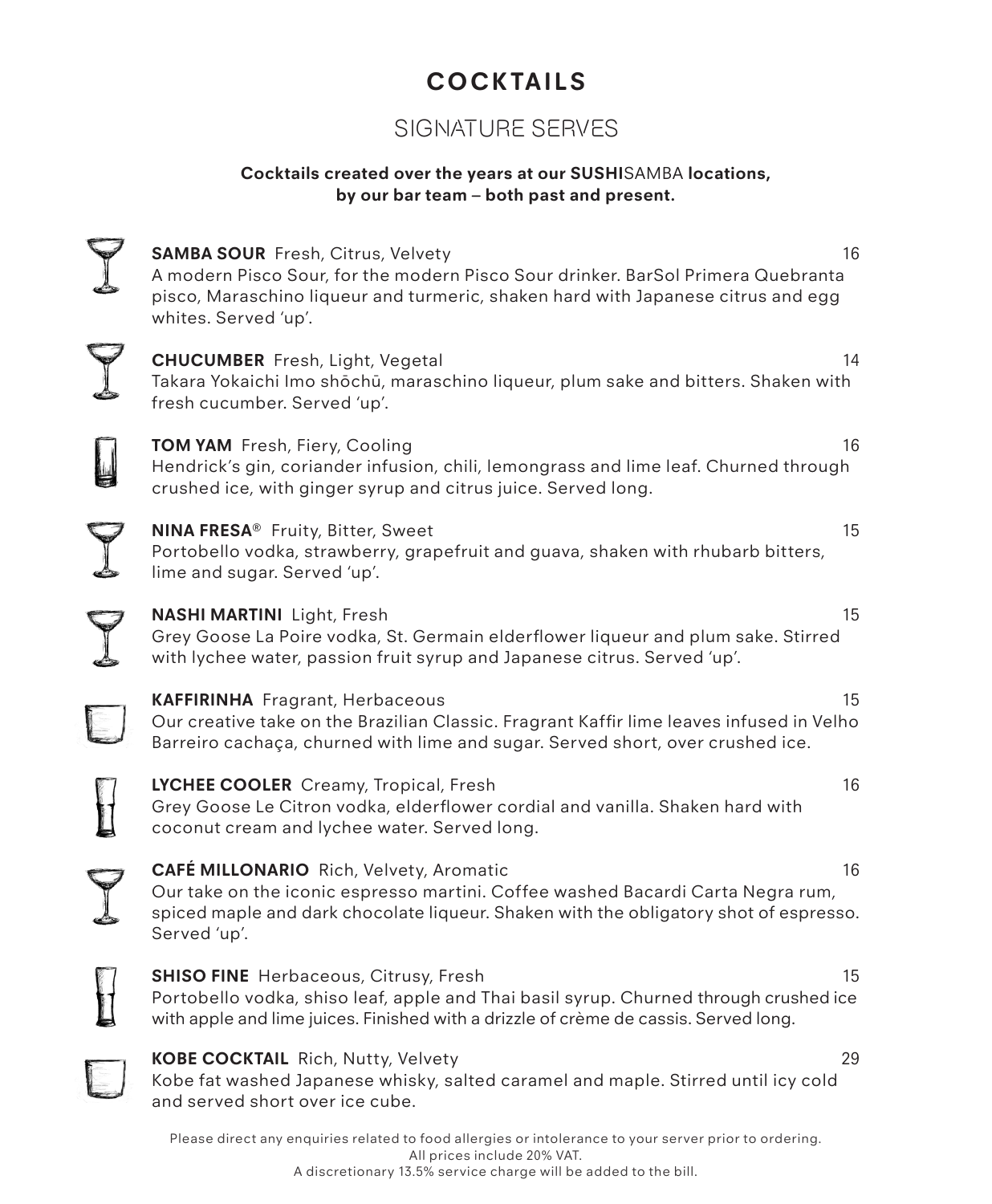# **COCKTAILS**

## SAMBA SERVES

### **Inspired by flavors changing with the seasons. The below list of cocktails have been created in-house by our bar team and are exclusive to this location.**

| <b>SAMBATINI</b> <sup>®</sup> Our monthly inspiration created in-house by our bar team.<br>Ask your server for details.                                                                                | MP.          |
|--------------------------------------------------------------------------------------------------------------------------------------------------------------------------------------------------------|--------------|
| <b>COCONUT BATIDA</b> Long, Fresh, Tropical<br>Velho Barreiro cachaça and Bacardi Cuatro rum churned through crushed ice with<br>coconut liqueur and lime. Served long.                                | 14           |
| TANGERINE SPRITZ Light, Fresh, Floral<br>Hendrick's gin tangerine infusion, shiso sugar and yuzu juice. Served long and<br>spritzed with soda.                                                         | 16           |
| <b>AJI MARGARITA</b> Fresh & Spicy<br>Chili infused El Rayo tequila, fresh lime juice and agave, shaken and served short<br>over ice.                                                                  | 16           |
| <b>BEIJA FLOR Tropical, Fizzy</b><br>Velho Barreiro cachaça, Stiggins' Fancy Plantation Pineapple rum and Punt e Mes<br>shaken with ginger syrup and pineapple juice. Topped with Champagne and served | $15^{\circ}$ |

shaken with ginger syrup and pineapple juice. Topped with Champagne and served short over ice block.



Please direct any enquiries related to food allergies or intolerance to your server prior to ordering. All prices include 20% VAT. A discretionary 13.5% service charge will be added to the bill.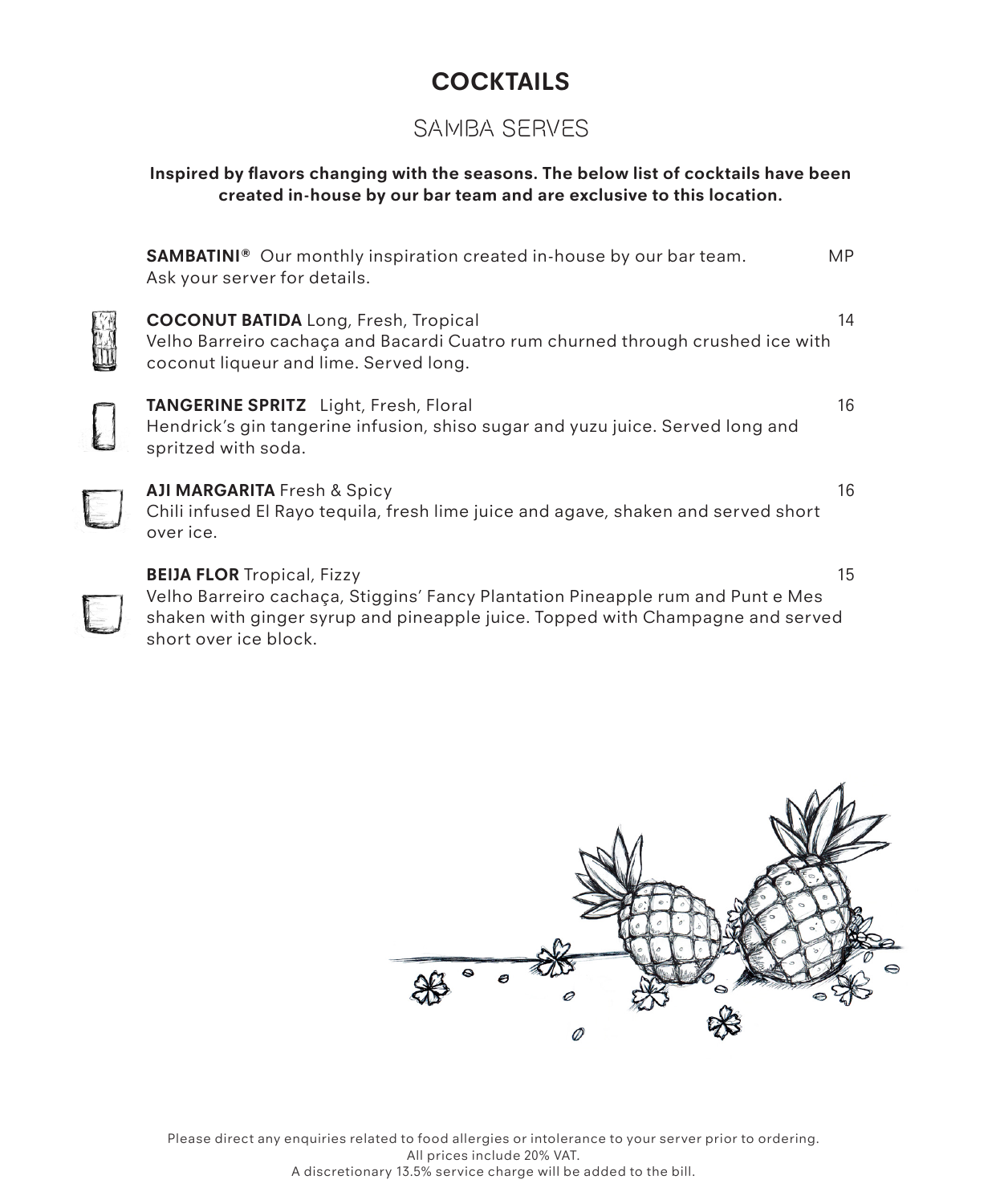### MOCKTAILS

|  | glass |
|--|-------|
|--|-------|

| SAFFRON-SHISO "CAIPIRINHA" Bold, Spicy, Refreshing<br>lime, saffron, shiso, ginger beer. Served short.                                           | 9 |
|--------------------------------------------------------------------------------------------------------------------------------------------------|---|
| LYCHEE-LEMONGRASS "COLLINS" Light, Refreshing, Sweet<br>lychee juice, lime juice, lemongrass, chilli syrup, soda water. Served long.             | 9 |
| <b>SUPER MANGO BATIDA Tropical, Spicy</b><br>mango, lime, red paprika, kiwi, ginger. Served short.                                               | 9 |
| <b>AMORA</b> Bold, Refreshing, Sweet<br>blackberries, blueberries, peach, apple & pineapple juice,<br>red pepper syrup, soda water. Served long. | 9 |

# BOTTLE CONDITIONED COCKTAILS

### **Our seasonal selection of bottle conditioned cocktails created for your enjoyment, rested in bottles and poured straight over ice.**

|                                                                                                                                                                                     | glass | bottle |
|-------------------------------------------------------------------------------------------------------------------------------------------------------------------------------------|-------|--------|
| <b>CHERRY BLOSSOM NEGRONI</b><br>Bombay Sapphire gin, Martini Riserva Speciale Rubino &<br>Martini Riserva Speciale Bitter. Infused with cherry blossom.                            | 13    | 60     |
| PIÑA COLADA OLD FASHIONED<br>Bacardi Añejo Cuatro and Carta Negra rums. Infused<br>with pineapple and burnt coconut with a touch of salted maple.                                   | 13    | 60     |
| <b>COFFEE &amp; CHOCOLATE BOULEVARDIER</b><br>Monkey Shoulder Scotch whisky, Campari, Punt e Mes &<br>chocolate bitters. Slow dripped through roasted Asháninka<br>Peruvian coffee. | 13    | 60     |

一个人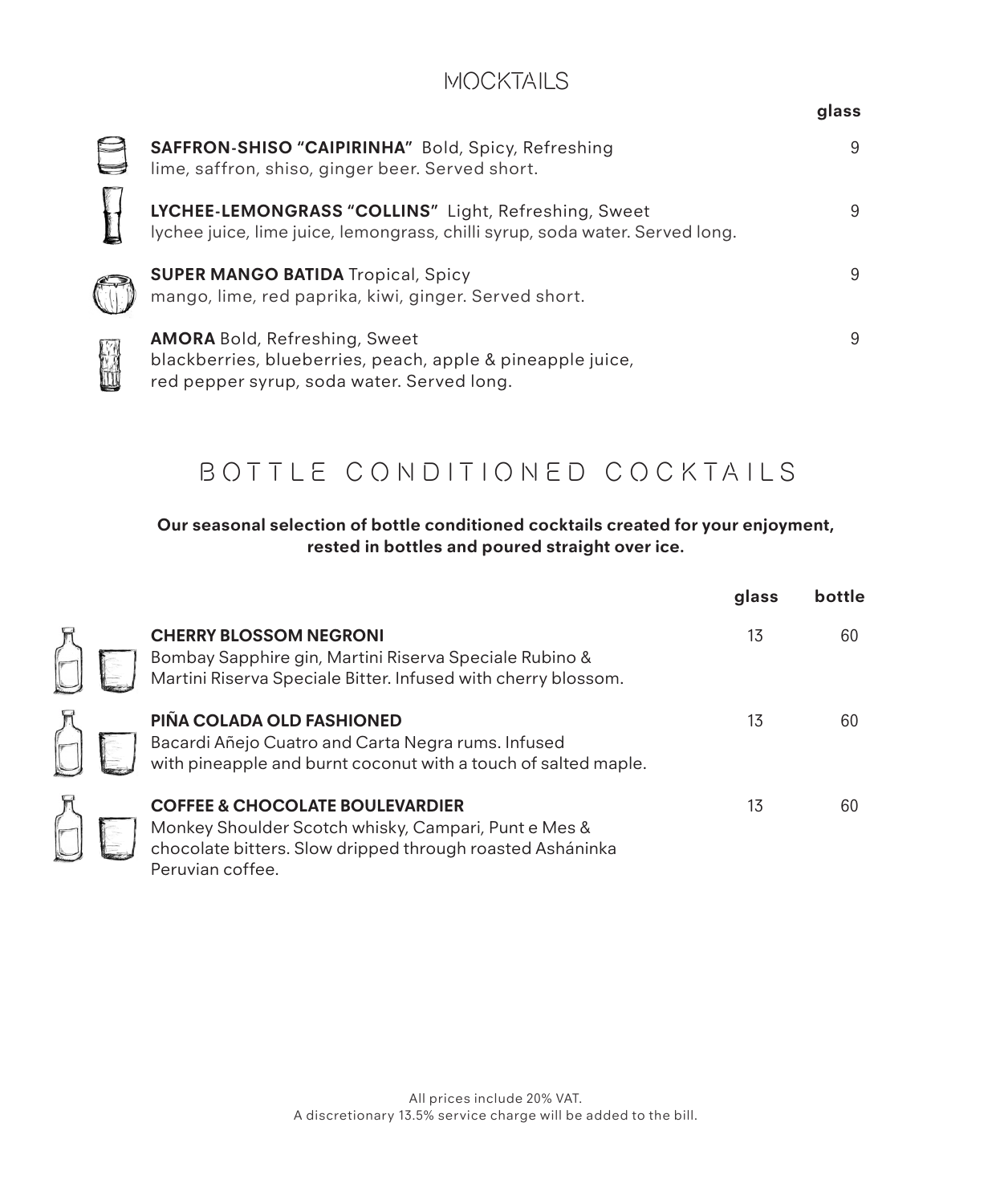## **CHAMPAGNE & WINE BY THE GLASS**

### CHAMPAGNE 125 ml

| <b>NV</b> | PHILIPPONNAT, BRUT ROYALE RÉSERVE, MAREUIL-SUR-AY      | 16 |
|-----------|--------------------------------------------------------|----|
| <b>NV</b> | PHILIPPONNAT, NON DOSE ROYALE RÉSERVE, MAREUIL-SUR-AY  | 18 |
| <b>NV</b> | PHILIPPONNAT, BRUT ROSÉ ROYALE RÉSERVE, MAREUIL-SUR-AY | 19 |

# WHITE 125 ml

| q  |
|----|
| 14 |
| 12 |
| 11 |
| 11 |
|    |

# ROSÉ 125 ml

| FAMILLE PERRIN, LUBERON ROSÉ, COTES DU RHÓNE, FRANCE |  |
|------------------------------------------------------|--|
| MINUTY, PRESTIGE COTES DE PROVENCE ROSÉ, FRANCE      |  |

### RED 125 ml

| CORTE GIARA, VALPOLICELLA, VENETO, ITALY                          | 10 |
|-------------------------------------------------------------------|----|
| BODEGAS VALDEMAR, CONDE DE VALDEMAR RESERVA, RIOJA                | 10 |
| ALTOS LAS HORMIGAS, MALBEC CLASICO, MENDOZA, ARGENTINA            | 11 |
| DOMAINE DES PLASSONS. LE FREGENT BORDEAUX ROUGE. BORDEAUX. FRANCE | 13 |
| GIANT STEPS, YARRA VALLEY, PINOT NOIR, AUSTRALIA                  | 15 |

# SWEET & FORTIFIED 100 ml

| OFFLEY, 10-YEAR-OLD TAWNY PORT, DOURO, PORTUGAL                      | 13   |
|----------------------------------------------------------------------|------|
| 2015 SANDEMAN, UNFILTERED LATE BOTTLED VINTAGE PORT, DOURO, PORTUGAL | 10.5 |
| 2018 DOBOGO, 'MYLITTA' TOKAJ NOBLE LATE HARVEST, TOKAJI, HUNGARY     | 15   |
| 2016 CHATEAU DELMOND, SAUTERNES, BORDEAUX, FRANCE                    | 15.5 |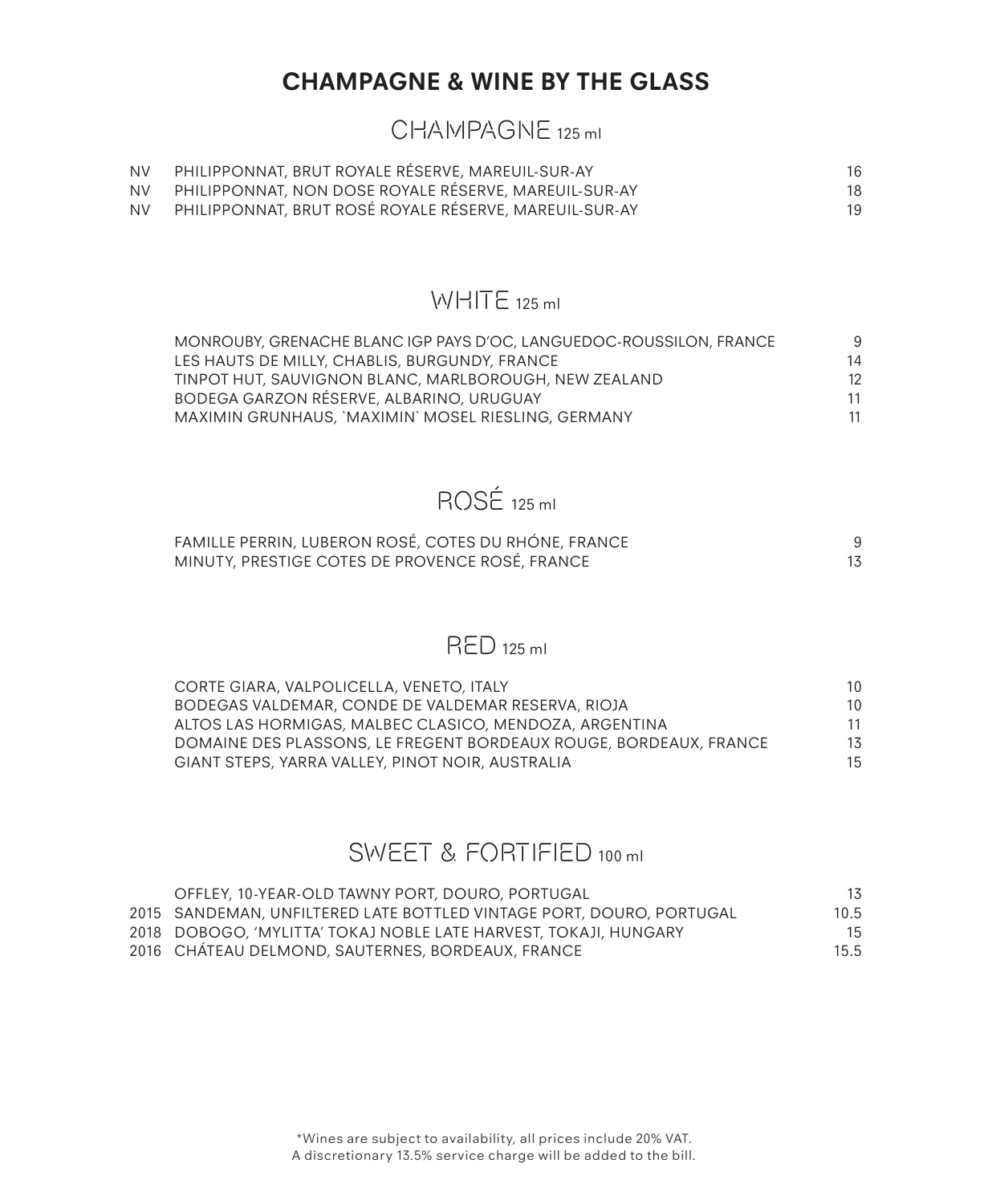# **JAPANESE SAKE** 日本酒

# NIHONSHU

#### 100ml GLASS, 300ml CARAFE, 720ml BOTTLE. Ask our sommelier for the ideal service temperature.

|                                                                                                                                                       | glass | carafe btl |     |
|-------------------------------------------------------------------------------------------------------------------------------------------------------|-------|------------|-----|
| SHIRAKABEGURA, 'MIO', SPARKLING SAKE, HYOGO<br>松竹梅白壁蔵 「澪」 スパークリング清酒 SMV 7 ABV 5%                                                                      | 9.5   |            |     |
| Refreshing and fruity with unique sweet aroma. Crafted in the traditional<br>brewing style, with rice, water and koji.                                |       |            |     |
| DASSAI 39%, 'OTTER FESTIVAL' JUNMAI DAIGINJO, YAMAGUCHI<br>獺祭39磨き三割九分 純米大吟醸 山形 SMV+4 ABV 16%                                                          | 14    | 40         | 98  |
| Light and well-balanced with hints of tropical fruits and mild acidity.                                                                               |       |            |     |
| DEWAZAKURA, ICHIRO, 'ABBEY ROAD', JUNMAI DAIGINJO, YAMAGATA 720ML<br>出羽桜"一路"純米大吟醸 山形 SMV+4 ABV 15.5%                                                  | 21    | 63         | 150 |
| Fruity and harmonious, with papaya, pineapple and strawberry flavours.<br>Round and smooth with dry gentle fading finish                              |       |            |     |
| KOSHI NO KANBAI 'SAI' JUNMAI GINJO 'BLUE RIVER' NIIGATA 720ML<br>越乃寒梅"灑"純米吟醸 新潟 SMV+2 ABV 15%                                                         | 15    | 45         | 105 |
| Niigata sake at its best-crisp, clean, with a satisfying umami imprint                                                                                |       |            |     |
| SOHOMARE, 'HEART AND SOUL', TOKUBETSU KIMOTO JUNMAI, TOCHIGI<br>惣誉"生酛仕込"純米 栃木 SMV+4 ABV 15%                                                           | 13    | 39         | 93  |
| Gold award winner sake. Soft and refreshing with great balance and rich umami flavours.<br>Made with Yamadanishiki, Japan's finest sake-brewing rice. |       |            |     |
| TAMAGAWA, 'HEART OF OAK', TOKUBETSU JUNMAI, KYOTO<br>玉川"特別純米"京都 SMV+4 ABV 16.6%                                                                       | 12    | 36         | 86  |
| Nutty and toasty with savoury notes and distinctive umami flavour.                                                                                    |       |            |     |
| <b>UME NO YADO 'ARAGOSHI UMESHU' NARA</b><br>梅の宿『あらごし梅酒』<br>奈良 ABV 12%                                                                                | 11    | 33         | 75  |
| Macerated with ume plums, with a distinctive flavour of marzipan and toasted almonds.                                                                 |       |            |     |
| KAMOIZUMI, 'SUMMER SNOW', NIGORI GINJO, NAMA, HIROSHIMA<br>賀茂泉 にごり吟醸 広島 SMV+1 ABV 17%                                                                 | 15    | 45         | 75  |
| Lively, voluptuous - a deluxe label for nigori fans.                                                                                                  |       |            |     |
| <b>UME NO YADO 'YUZUSHU', NARA</b>                                                                                                                    | 12    | 36         | 85  |
| 梅の宿 "ゆず酒" 奈良 SMV N/A ABV 8%                                                                                                                           |       |            |     |

Beautiful citrus infusion of Japanese Yuzu fruit, for a fresher lighter sake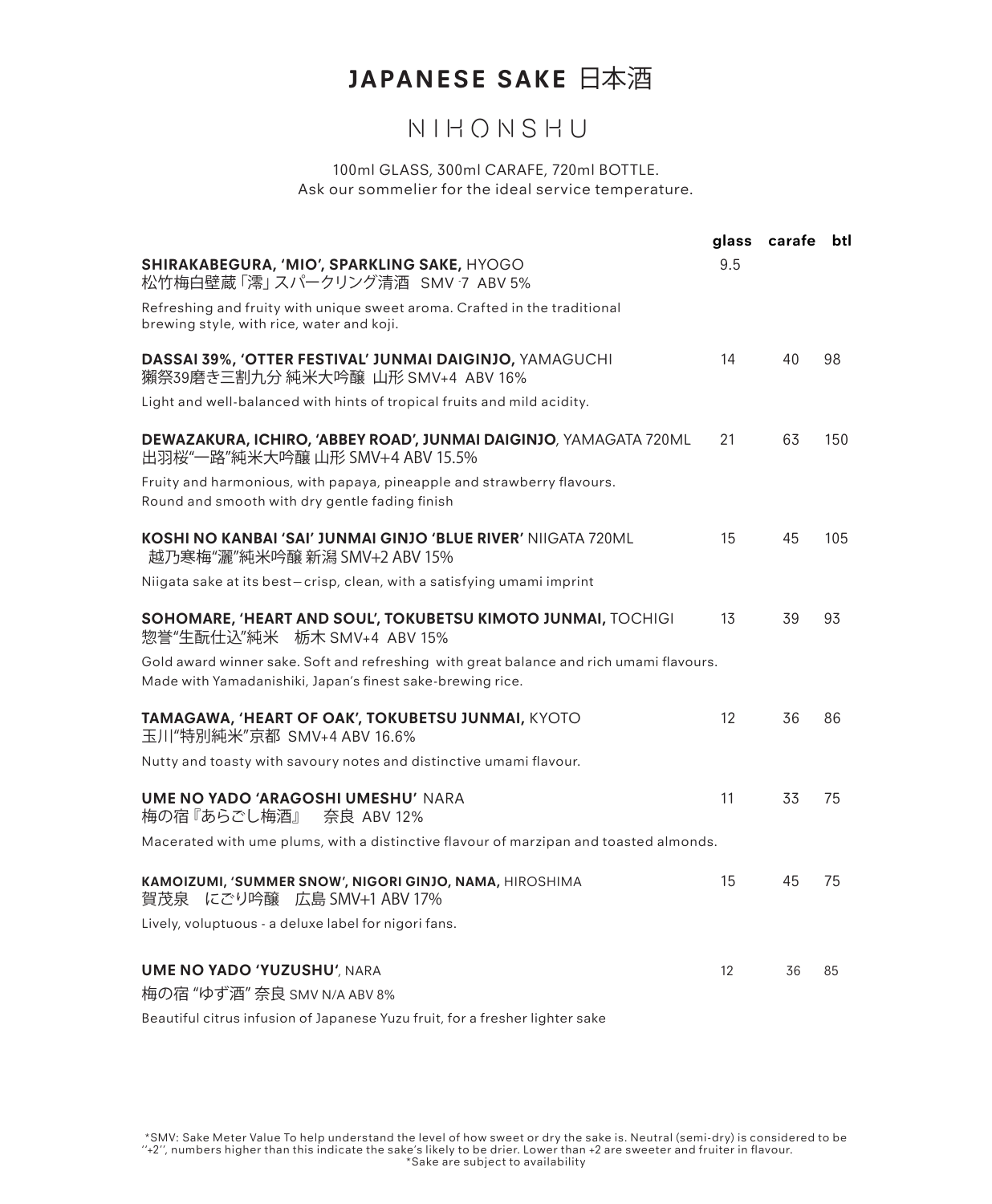# JUNMAI-SHU 純米酒 HONJOZO-SHU 本醸造酒

Junmai-shu is made with rice that has been polished (milled) so that at least 30% of the outer portion of each rice grain has been ground away. Honjozo is sake to which a very small amount of distilled ethyl alcohol (called brewers alcohol) has been added to the fermenting sake at the final stages of production.

| 101 | HOYO, GENJI 'SHINING PRINCE', TOKUBETSU JUNMAI, MIYAGI<br>鳳陽"源氏"特別純米 宮城 SMV+4 ABV 15.5%                                                               | 500ml           | 75        |
|-----|-------------------------------------------------------------------------------------------------------------------------------------------------------|-----------------|-----------|
|     | Crisp and refreshing, with cedarwood aroma and a tangy finish.                                                                                        |                 |           |
| 110 | AKITABARE, KOSHIKI JUNZUKURI 'NORTHERN SKIES', JUNMAI, AKITA 720ml<br>秋田晴"古式純造り"純米―秋田 SMV+1 ABV 14%                                                   |                 | 86        |
|     | Dry and round, with subtle grass tones, hints of lemons and plum notes on the palate.                                                                 |                 |           |
| 113 | KUZURYU 'JUNMAI', 'NINE-HEADED DRAGON', FUKUI<br>九頭龍"純米" 福井 SMV+5.5 ABV14%                                                                            | 720ml           | 100       |
|     | Light-bodied yet beguilingly full-flavoured                                                                                                           |                 |           |
| 111 | NANBU BIJIN, 'SOUTHERN BEAUTY', TOKUBETSU JUNMAI, IWATE<br>南部美人 特別純米 岩手 SMV+4 ABV 15.5%                                                               | 300ml<br>720ml  | 35<br>78  |
|     | A nose of ripe fruits and a well-rounded palate with a clean finish.                                                                                  | 1800ml          | 175       |
| 117 | TAMAGAWA, 'HEART OF OAK', TOKUBETSU JUNMAI, KYOTO<br>玉川"特別純米"京都 SMV+4 ABV 16.6%                                                                       | 720ml<br>1800ml | 86<br>175 |
|     | Nutty and toasty with savoury notes and distinctive umami flavour.                                                                                    |                 |           |
| 135 | SOHOMARE, 'HEART AND SOUL', TOKUBETSU KIMOTO JUNMAI, TOCHIGI<br>惣誉"生酛仕込"純米 栃木 SMV+4 ABV 15%                                                           | 720ml<br>1800ml | 93<br>210 |
|     | Gold award winner sake. Soft and refreshing with great balance and rich umami flavours.<br>Made with Yamadanishiki, Japan's finest sake-brewing rice. |                 |           |
| 115 | DAISHICHI, 'CLASSIC', KIMOTO JUNMAI, FUKUSHIMA<br>大七"生もとクラシック"純米 福島 SMV+1 ABV 17.5%                                                                   | 720ml           | 95        |
|     | Rich and dry, full bodied with layers of rice aroma.                                                                                                  |                 |           |
| 103 | <b>MASUMI 'OKUDEN KANTSUKURI', 'MIRROR OF TRUTH', NAGANO</b><br>真澄 "奥伝寒造り" 純米 長 SMV +1 ABV 15%                                                        | 720ml<br>300ml  | 90<br>38  |
|     | Comfortingly familiar, surpassingly smooth IN                                                                                                         |                 |           |
| 102 | TEDORIGAWA 'YAMAHAI JUNMAI', 'SILVER MOUNTAIN' ISHIKAWA<br>手取川 "山廃純米" 石川 SMV +2 ABV 15%                                                               | 720ml           | 92        |
|     | A classic yamahai junmai: dry, sharp & smooth all in one                                                                                              |                 |           |

\*SMV: Sake Meter Value To help understand the level of how sweet or dry the sake is. Neutral (semi-dry) is considered to be<br>42″, numbers higher than this indicate the sake's likely to be drier. Lower than +2 are sweeter an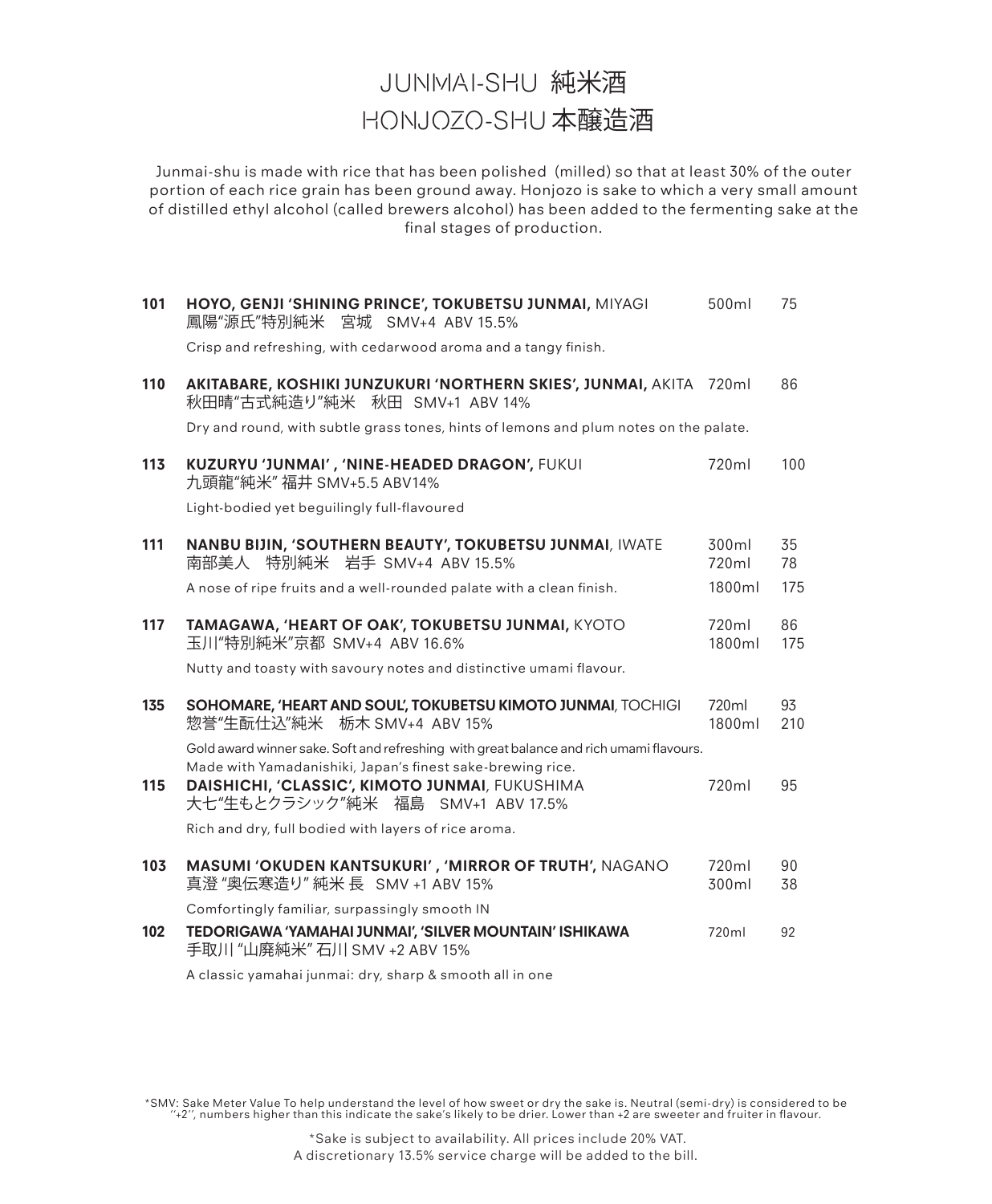# GINJO-SHU 吟醸酒 JUNMAI-GINJO-SHU 純米吟醸酒

Pure rice premium sake, brewed with only water, koji mold, and rice with a seimaibuai of at least 50 to 60% . Junmai Ginjo sake tends to be light and refined, with a distinctively fruity flavour and fragrance

| 201 | DEWAZAKURA, OKA, 'CHERRY BOUQUET', GINJO, YAMAGATA<br>桜花 山形 SMV+5 ABV 15.5%<br>出羽桜                                                                     | 720ml<br>1800ml     | 79<br>160 |
|-----|--------------------------------------------------------------------------------------------------------------------------------------------------------|---------------------|-----------|
|     | Aroma of ROSÉ flower blossoms, peach with creamy palate, filled with dried fruit<br>overtones and a subtle melon finish                                |                     |           |
| 206 | TOSATSURU, 'AZURE', GINJO, KOCHI<br>アジュール 吟醸 海洋深層水仕込み 高知 SMV+5 ABV 15.9%                                                                               | 720ml               | 105       |
|     | A nose with a faint tang of the sea and a deep ginjo bouquet.                                                                                          |                     |           |
| 220 | SEKIYA, JOZO HOURAISEN, 'WA-HARMONY', JUNMAI GINJO, AICHI<br>純米吟醸 和 SMV+1 ABV 16%<br>蓬莱泉                                                               | 720ml               | 76        |
|     | With aromatics and a soft rice flavour, this sake finishes with a hearty, pleasant acidity.                                                            |                     |           |
| 202 | MATSUURA SHUZO, NARUTO TAI GINJO NAMA GENSHU, TOKUSHIMA<br>本家松浦酒造-鳴門鯛 吟醸生原酒 徳島 SMV+5 ABV 18.5%                                                         | 720ml               | 80        |
|     | It is an undiluted and unpasteurized sake. Gorgeous sweet aroma meets<br>refreshing fruity aroma. Pleasant acidity like yogurt with roasted hazelnutS. |                     |           |
| 204 | SEITOKU 'JUNMAI GINJO', 'TRAPEZA', GUNMA<br>聖徳 "純米吟 "群 SMV +3 ABV 15%<br>Graceful, refined, with just enough body to support its delicate flavour      | 720ML               | 92        |
| 212 | URAKASUMI, 'ZEN', JUNMAI GINJO, MIYAGI<br>浦霞"禅"純米吟醸 宮城 SMV+2 ABV 15.3%                                                                                 | 720ml               | 110       |
|     | Light and fruity, the absolute picture of junmai ginjo                                                                                                 |                     |           |
| 218 | DEWAZAKURA, DEWASANSAN, 'GREEN RIDGE', JUNMAI GINJO, YAMAGATA<br>出羽桜"出羽燦々"山形 SMV+4 ABV 15%                                                             | 720ml               | 108       |
|     | Light and smooth with peach flavours and dry fruit tones. Clean and refreshing.                                                                        |                     |           |
| 214 | DEWAZAKURA, IZUMI JUDAN, 'TENTH DEGREE', GINJO, YAMAGATA<br>出羽桜"泉十段"山形 SMV+12 ABV 17.5%                                                                | 720ml<br>1800ml 220 | 100       |
|     | Crisp and dry, with juniper berries, pear and dry melon tones. Perfect sake for<br>martini lovers.                                                     |                     |           |
| 219 | DEWAZAKURA OMACHI, 'JEWEL BROCADE', JUNMAI GINJO, YAMAGATA<br>松竹梅 純米大吟醸 SMV+5 ABV16%<br>白壁蔵                                                            | 720ml               | 120       |
|     | Deep, rich and round with aromas of honey, white flowers, steamed rice, and lemon peel.<br>Very expressive and complex.                                |                     |           |
| 203 | KOSHI NO KANBAI 'SAI' JUNMAI GINJO 'BLUE RIVER' NIIGATA<br>越乃寒梅"灑"純米吟醸 新潟 SMV+2 ABV 15%                                                                | 720ml               | 105       |
|     |                                                                                                                                                        |                     |           |

Niigata sake at its best—crisp, clean, with a satisfying umami imprint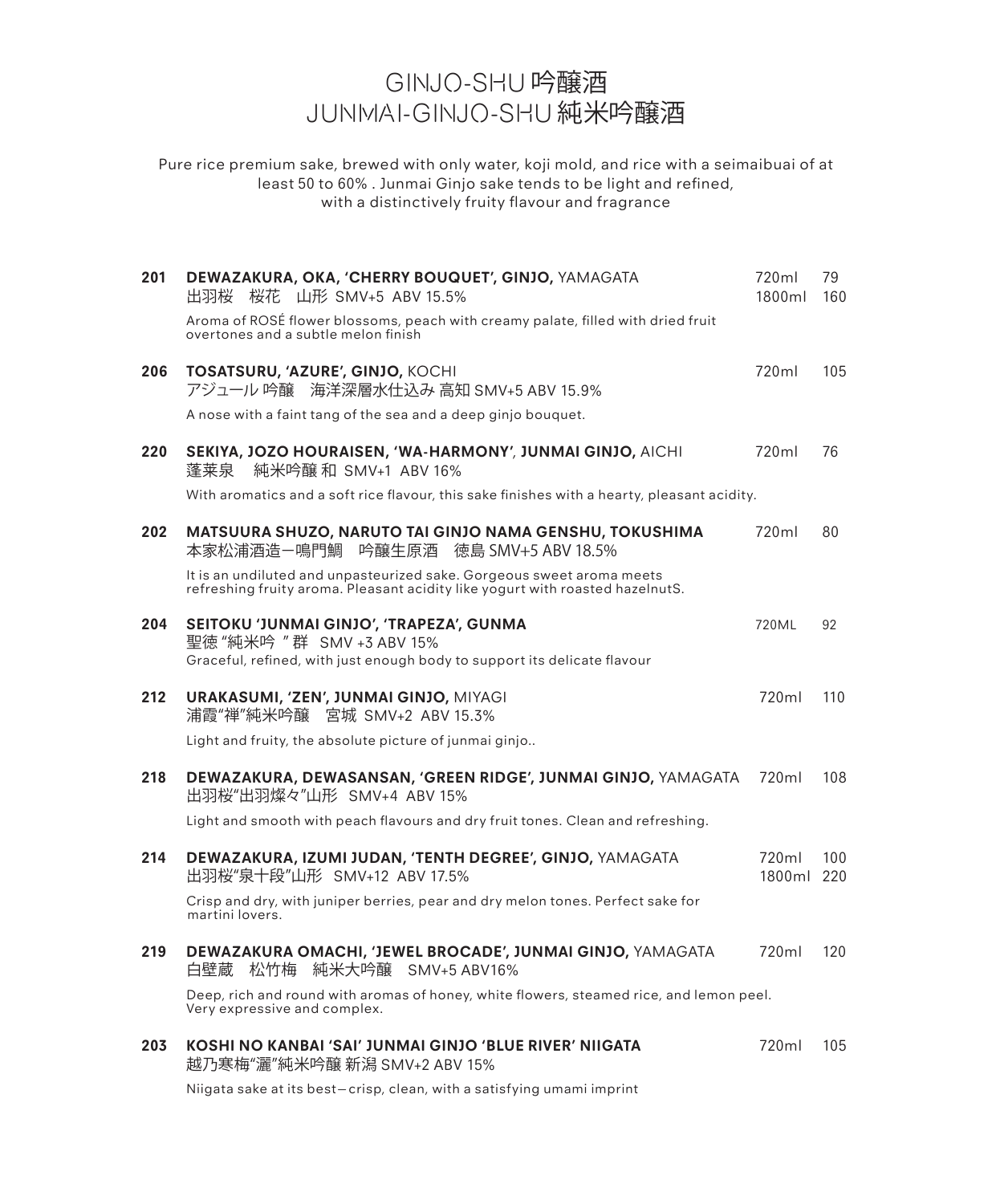# DAIGINJO-SHU 大吟醸酒 JUNMAI-DAIGINJO-SHU 純米大吟醸酒

This sake is brewed using rice with a seimaibuai of at least 50%. Very much "hands-on" brewing. Daiginjo sake tends to be light and refined, delicate, complex, and sophisticated.

| 301 | HOYO, KURA NO HANA, 'FAIR MAIDEN', JUNMAI DAIGINJO, MIYAGI<br>鳳陽"蔵の華" 純米大吟釀 宮城 SMV+3 ABV 15.8%                                                           | 500ml | 85  |
|-----|----------------------------------------------------------------------------------------------------------------------------------------------------------|-------|-----|
|     | Light and dry with delicate aromas and a harmonious anise sweet finish.                                                                                  |       |     |
| 302 | DASSAI 39%, 'OTTER FESTIVAL' JUNMAI DAIGINJO, YAMAGUCHI<br>獺祭39磨き三割九分 純米大吟醸 山形 SMV+4 ABV 16%                                                             | 720ml | 98  |
|     | Light and well-balanced with hints of tropical fruits and mild acidity.                                                                                  |       |     |
| 303 | DEWAZAKURA, ICHIRO, 'ABBEY ROAD', JUNMAI DAIGINJO, YAMAGATA<br>出羽桜"一路"純米大吟醸 山形 SMV+4 ABV 15.5%                                                           | 720ml | 150 |
|     | Fruity and harmonious, with papaya, pineapple and strawberry flavours.<br>Round and smooth with dry gentle fading finish.                                |       |     |
| 304 | TEDORIGAWA, IKI NA ONNA, 'LADY LUCK', DAIGINJO, ISHIKAWA<br>手取川"いきな女"大吟醸 石川 SMV+5 ABV 16.5%                                                              | 720ml | 150 |
|     | Rich, impressive and complex on the palate with wild honey aromas.<br>Clean, with long, dry finish.                                                      |       |     |
| 306 | <b>TOSATSURU, TENPYO, DAIGINJO GENSHU, KOCHI</b><br>天平 大吟醸原酒 高知 SMV+5 ABV17%                                                                             | 500ml | 136 |
|     | Perfect Sake for special occasions. Elegant floral scent with subtle fruitiness such as strawberry.<br>Well balanced dryness continues to smooth finish. |       |     |
| 307 | <b>KOSHI NO KANBAI 'MUKU' JUNMAI DAIGINJO 'PURE REALM' NIIGATA</b><br>乃寒梅 "無垢" 純米大吟 新潟 SMV +4 ABV 16%                                                    | 720ml | 115 |
|     | Firmly balanced, with a rich, yet transparently clear, flavour profile                                                                                   |       |     |
| 315 | <b>MASUMI 'SANKA' JUNMAI DAIGINJO 'MOUNTAIN FLOWER' NAGANO</b><br>真澄"山"純米大吟 長 SMV +3 ABV 15%                                                             | 720ml | 160 |
|     | Niigata sake at its best-crisp, clean, with a satisfying umami imprint                                                                                   |       |     |
| 322 | <b>KOKURYU 'DAIGINJO', 'CRYSTAL DRAGON' FUKUI</b><br>"大吟 " 福井 SMV+4.4 ABV 15%                                                                            | 720ml | 100 |
|     | Decisive taste, imperturbable balance                                                                                                                    |       |     |

\*SMV: Sake Meter Value To help understand the level of how sweet or dry the sake is. Neutral (semi-dry) is considered to be<br>"+2", numbers higher than this indicate the sake's likely to be dr. Lower than +2 are sweeter and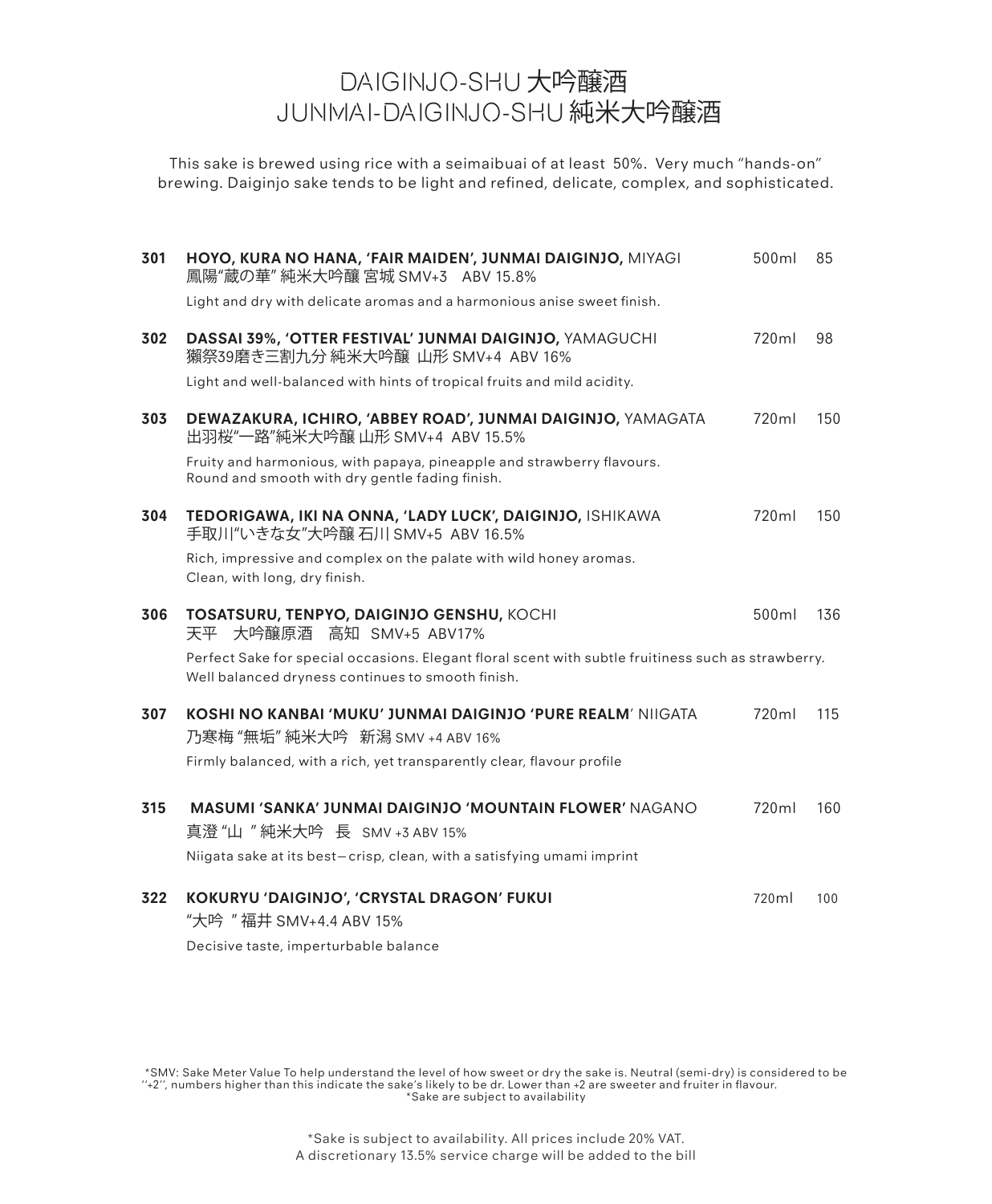# DAIGINJO-SHU 大吟醸酒 JUNMAI-DAIGINJO-SHU 純米大吟醸酒

This sake is brewed using rice with a seimaibuai of at least 50%. Very much "hands-on" brewing. Daiginjo sake tends to be light and refined, delicate, complex, and sophisticated.

| 330 | SHIRAKABEGURA, JUNMAI DAIGINJO, HYOGO<br>白壁蔵 松竹梅 純米大吟醸 SMV+1 ABV15%                                                         | 680ml             | 70       |
|-----|-----------------------------------------------------------------------------------------------------------------------------|-------------------|----------|
|     | Uses only Yamadanishiki rice which is polished down to 45%. It has an elegant aroma,<br>powerful flavour and clean acidity. |                   |          |
| 317 | KAMOIZUMI, 'AUTUMN ELIXIR', JUNMAI DAIGINJO, HIROSHIMA<br>賀茂泉 純米大吟醸 広島 SMV+1.5 ABV 16%                                      | 500 <sub>ml</sub> | 69       |
|     | Lovely balance between rich caramel notes, and earthy complexity<br>with a distinct mushroom characteristics.               |                   |          |
| 321 | DASSAI 45%, 'OTTER FESTIVAL', JUNMAI DAIGINJO, YAMAGUCHI<br>獺祭 45純米大吟醸 山口 SMV+3 ABV 16%                                     | 300ml<br>720ml    | 38<br>78 |
|     | Mild and fruity, with an aroma reminding of muscat grapes.<br>Light bodied with clean refined finish.                       |                   |          |
| 309 | <b>FUKUKOMA, TOKU ICHI, JUNMAI DAIGINJO, FUKUI</b><br>富久駒 『特選 一筆啓上』 純米大吟醸 福井 SMV +1.4 ABV 16.5%                             | 720ml             | 129      |
|     | Slowly fermented at low temperature to create an exceedingly fragrant and refined sake.                                     |                   |          |

\*SMV: Sake Meter Value To help understand the level of how sweet or dry the sake is. Neutral (semi-dry) is considered to be<br>"+2", numbers higher than this indicate the sake's likely to be drier. Lower than +2 are sweeter a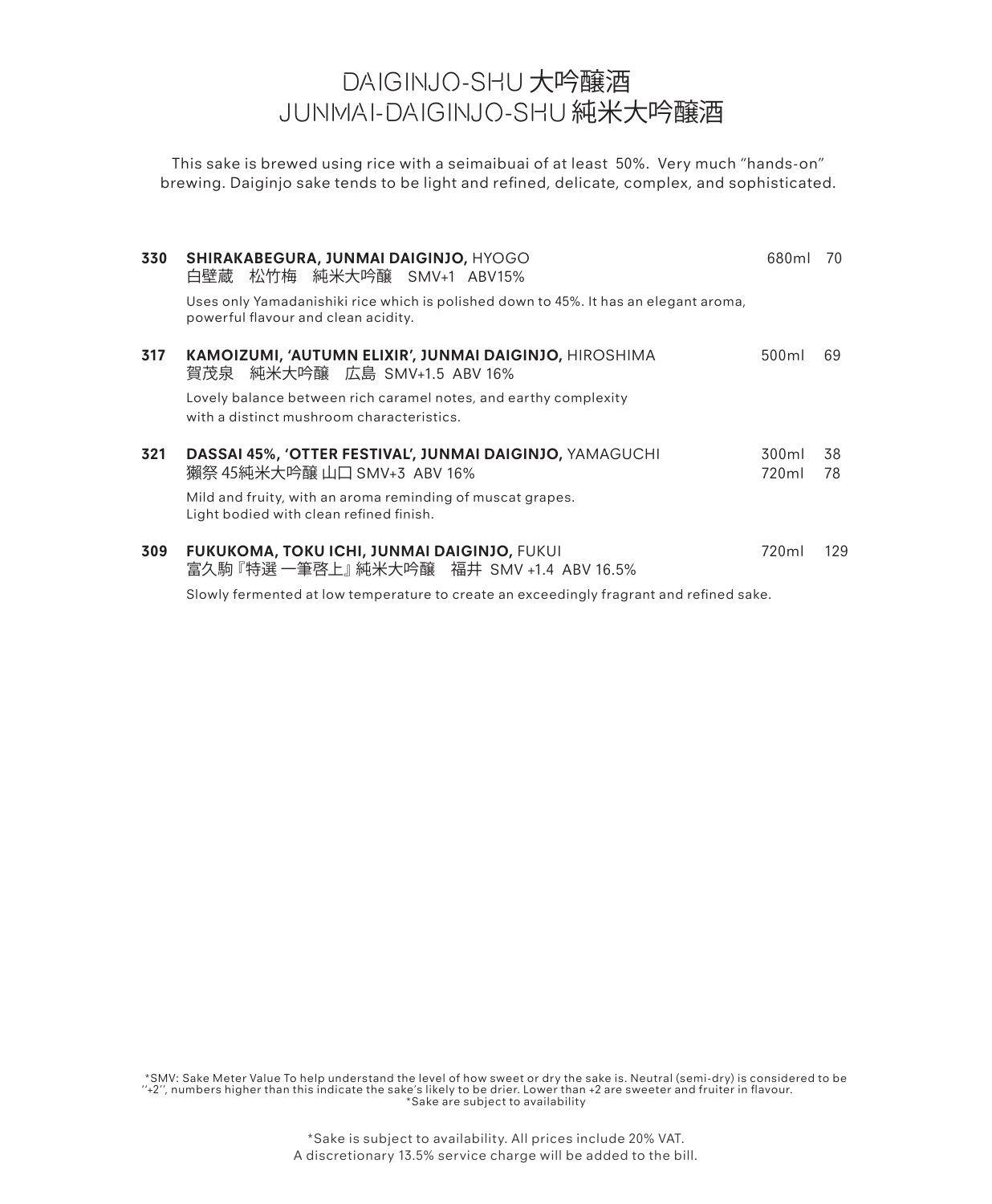# CONNOISSEUR'S NIHONSHU SELECTION 限定酒

With a complexity of flavours that borders on fine art, these sakes have won gold medals at scores of national competitions.

| 502 | NIIZAWA, ZANKYO SUPER 7, JUNMAI DAIGINJO, MIYAGI<br>残響 スーパー7 SMV +2 ABV 15.8%                                                                                                                                                                                                                                              | 720ml 690  |  |
|-----|----------------------------------------------------------------------------------------------------------------------------------------------------------------------------------------------------------------------------------------------------------------------------------------------------------------------------|------------|--|
|     | Fresh meadowy imprint of flowers and grass billows out into a fuller flavor profile<br>replete with young fruit.                                                                                                                                                                                                           |            |  |
| 318 | DASSAI 23%, 'OTTER FESTIVAL' JUNMAI DAIGINJO, YAMAGUCHI<br>獺祭 23 磨き二割三分 純米大吟醸 山口 SMV+3 ABV 16%                                                                                                                                                                                                                             | 720ml 175  |  |
|     | Rice is milled up to 23% to express the ultra delicate and pure flavours. Crisp and<br>velvety textures, followed by a fresh peach aftertaste.                                                                                                                                                                             |            |  |
| 314 | <b>MASUMI "NANAGO" JUNMAI DAIGINJO "SEVENTH HEAVEN" NAGANO</b><br>真澄 『七號』 純米大吟醸 - 長野 SMV+1 ABV 16%                                                                                                                                                                                                                         | 720ml 295  |  |
|     | Saucy, stylish daiginjo for the 21st Century.                                                                                                                                                                                                                                                                              |            |  |
| 405 | TEDORIGAWA, TSUYUSANZEN, 'A THOUSAND DROPS OF DEW'                                                                                                                                                                                                                                                                         | 720ml 207  |  |
|     | NAMA DAIGINJO, ISHIKAWA<br>手取川"露堂々"大吟釀生 石川 SMV+5 ABV 17.3%                                                                                                                                                                                                                                                                 |            |  |
|     | Elegant and refine, with a clean texture and smooth finish                                                                                                                                                                                                                                                                 |            |  |
| 501 | DASSAI, 'BEYOND', JUNMAI DAIGINJO, YAMAGUCHI<br>獺祭 その先へ 純米大吟醸 SMV+3 ABV 16%                                                                                                                                                                                                                                                | 720 ml 625 |  |
|     | As the name implies, Dassai Beyond goes beyond Dassai 23 which was previously<br>considered the supreme in sake brewing because it had the highest rice milling rate.<br>Unparallelled smoothness and clean, complex flavours engulf the entire palate.<br>This quality goes beyond what the brewery has produced to date. |            |  |
| 360 | <b>KUZURYU 'DAIGINJO', 'SILK DRAGON' FUKUI</b><br>九頭 "大吟"福井 SMV +4 ABV 15%<br>Svelte and smooth, carefully aged                                                                                                                                                                                                            | 720ml 195  |  |
| 340 | KOSHI NO KANBAI 'KINMUKU' JUNMAI DAIGINJO 'MILKY WAY' NIIGATA<br>乃寒梅 "無垢"純米大吟 新潟 SMV +3 ABV 16%<br>Refined yet full of flavour, evoking the purity of springwater                                                                                                                                                          | 720ml 275  |  |
| 370 | SOHOMARE 'KIMOTO JUNMAI DAIGINJO', 'TUXEDO' TOCHIGI<br>"生酛純米大吟 " 栃木 SMV+4 ABV<br>惣                                                                                                                                                                                                                                         | 720ml 205  |  |

\*SMV: Sake Meter Value To help understand the level of how sweet or dry the sake is. Neutral (semi-dry) is considered to be<br>"+2", numbers higher than this indicate the sake's likely to be drier. Lower than +2 are sweeter a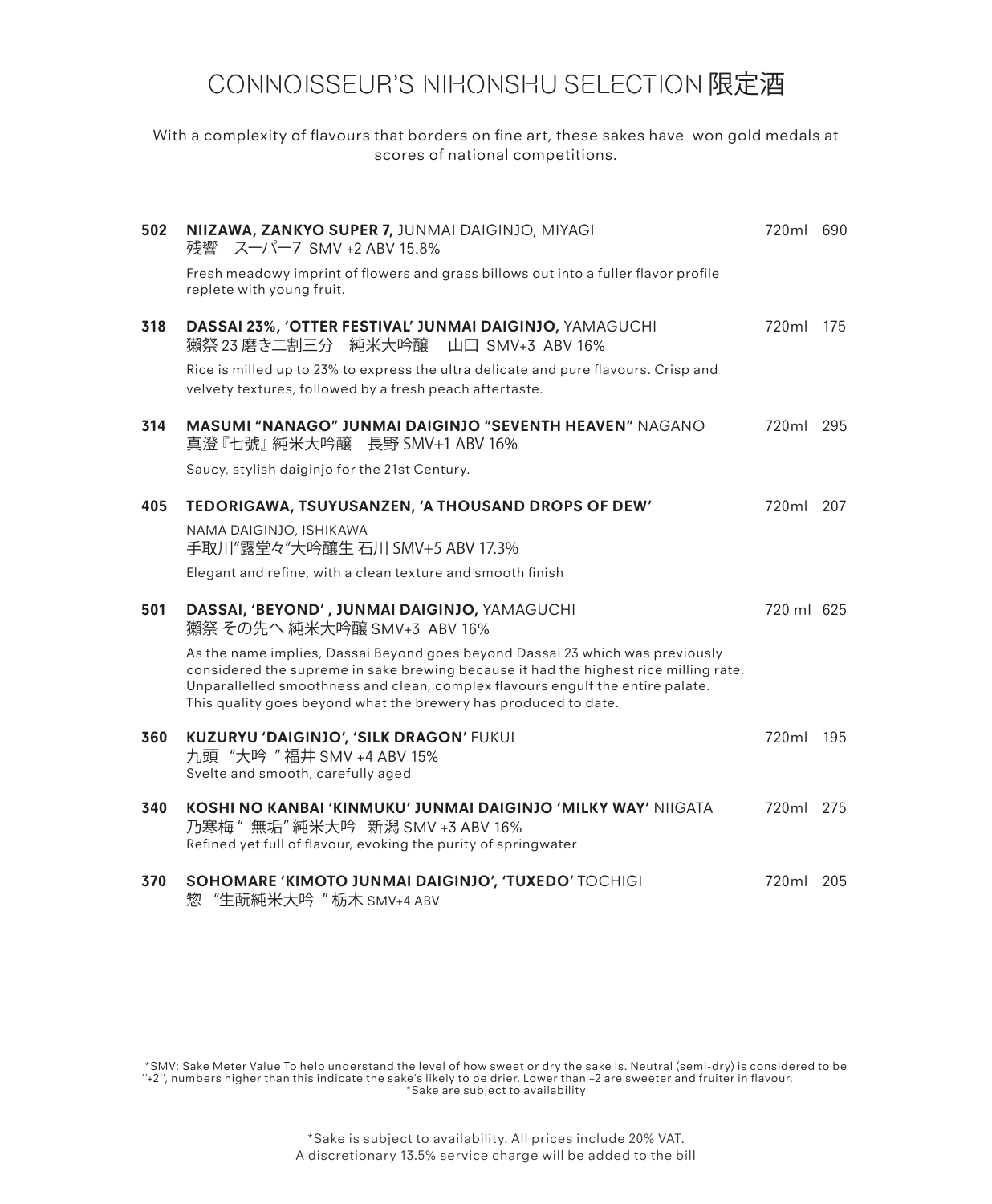# SPARKLING SAKE- HAPPO 発泡酒

Sparkling sake is made with the same process as classic sake up to a point. Fermentation is halted earlier than usual, when the alcohol is only around 5 to 10 percent, as opposed to the 18 to 20 percent of normal sake. At this time, there is still plenty of sugar in the mash. In the bottle, a secondary fermentation takes place that produces carbonation.

- **442 ICHINOKURA, SUZUNE WABI, MIYAGI 375 MILLION 375 MILLION 375 MILLION 375 MILLION 375 MILLION 375 MILLION 37** 一ノ蔵 清酒 すず音 わび SMV - 6 ABV 5% Sweet rice, fruity aroma with a bit sourness to it. Soft pleasanty sparkling mouth feel.
- **420 SHIRAKABEGURA, 'MIO',** HYOGO 300ml 29 松竹梅白壁蔵 |澪」 スパークリング清酒 SMV 7 ABV 5% Refreshing, fruity and unique sweet aromas. Crafted in the traditional brewing style, with rice, water and koji.
- **419 DEWAZAKURA 'TOBIROKU' SPARKLING NIGORI 'FESTIVAL OF STARS' YAMAGATA** 300ml 42 出羽桜"とび六"スパークリングにごり 山形 SMV-3 ABV15%

Dry, crisp and effervescent: an exhilarating sake for champagne lovers

### NIGORIZAKE CLASSIC 濁り洒

Known as cloudy sake, it is passed through a loose mesh to separate it from the mash. It is not filtered thereafter, resulting in rice sediment in the bottle. It can be found in sparkling varieties, as well.

**404 KAMOIZUMI, 'SUMMER SNOW', NIGORI GINJO, NAMA,** HIROSHIMA 500ml 75 賀茂泉 にごり吟醸 広島 SMV+1 ABV 17%

Lively, voluptuous - a deluxe label for nigori fans.

\*SMV: Sake Meter Value To help understand the level of how sweet or dry the sake is. Neutral (semi-dry) is considered to be ''+2'', numbers higher than this indicate the sake's likely to be drier. Lower than +2 are sweeter and fruiter in flavour.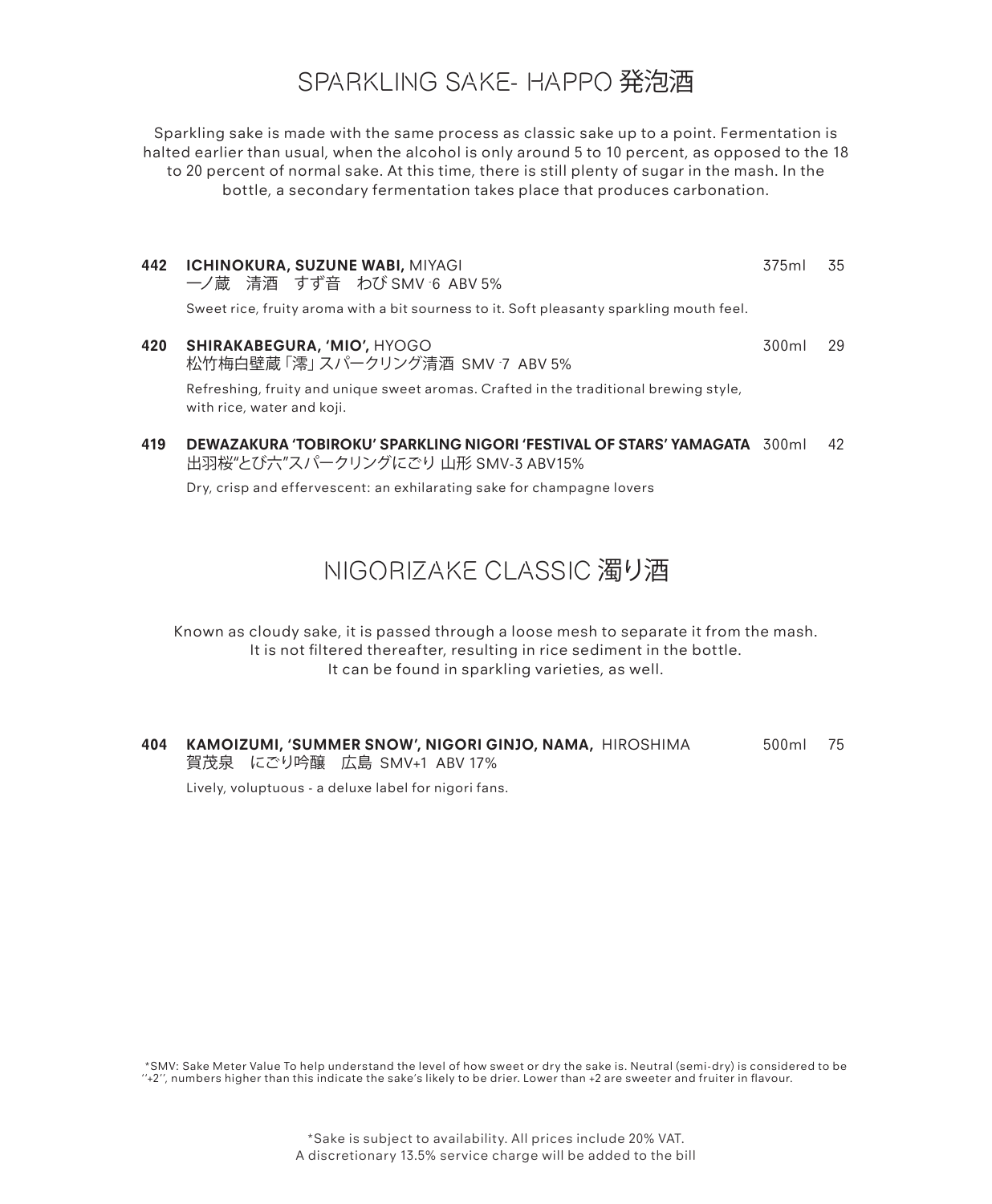### KOSHU 古酒

An "aged sake". This specially made type can age for decades, turning yellow and acquiring a honeyed flavour.

# **456 SHIRAKI, DARUMA MASAMUNE, 5 YEARS, JUNMAI,** GIFU 110 白木恒助商店, 達磨正宗 五年古酒 ABV 17% This aged sake has aromas of spice such as cloves and nutmeg and a hit of cedar and toasted nuts. It's mellow and rich with a refreshing finish. INFUSED-FRUITY SAKE 果実酒 Rich, sweet, fruity sake. Enjoyable at all times - chilled or on the rocks. **490 UME NO YADO, 'ARAGOSHI UMESHU,'** NARA 720ml 75 梅の宿『あらごし梅酒』 奈良 ABV 12% Macerated with ume plums, with a distinctive flavour of marzipan and tosted almonds. **UME NO YADO 'YUZUSHU', NARA** 720ml 85 梅の宿 "ゆず酒" 奈良 SMV N/A ABV 8%

Beautiful citrus infusion of Japanese Yuzu fruit, for a fresher lighter sake

# CREATIVITY 創作

Sake maker are creative artisans, always trying to push the boundary of sake making, creating different styles that do not fall under the traditional categories.

| 432 | <b>NANBU BIJIN, 'ALL KOJI', JUNMAI, IWATA</b><br>南部美人 オールコウジ SMV 2 ABV 16%<br>The amber colour embodies its rich umami. Made from 100% koji rice. | 500 m | - 72 |
|-----|---------------------------------------------------------------------------------------------------------------------------------------------------|-------|------|
| 132 | <b>TAMAGAWA, 'TIME MACHINE', JUNMAI, KYOTO</b><br>玉川"タイムマシーン" 京都 SMV 82 ABV 16%                                                                   | 360mL | 70   |

Brewed from a recipe recorded in 1712. Sweet and luscious with dry fruits and savory toasty notes.

\*SMV: Sake Meter Value To help understand the level of how sweet or dry the sake is. Neutral (semi-dry) is considered to be ''+2'', numbers higher than this indicate the sake's likely to be drier. Lower than +2 are sweeter and fruiter in flavour.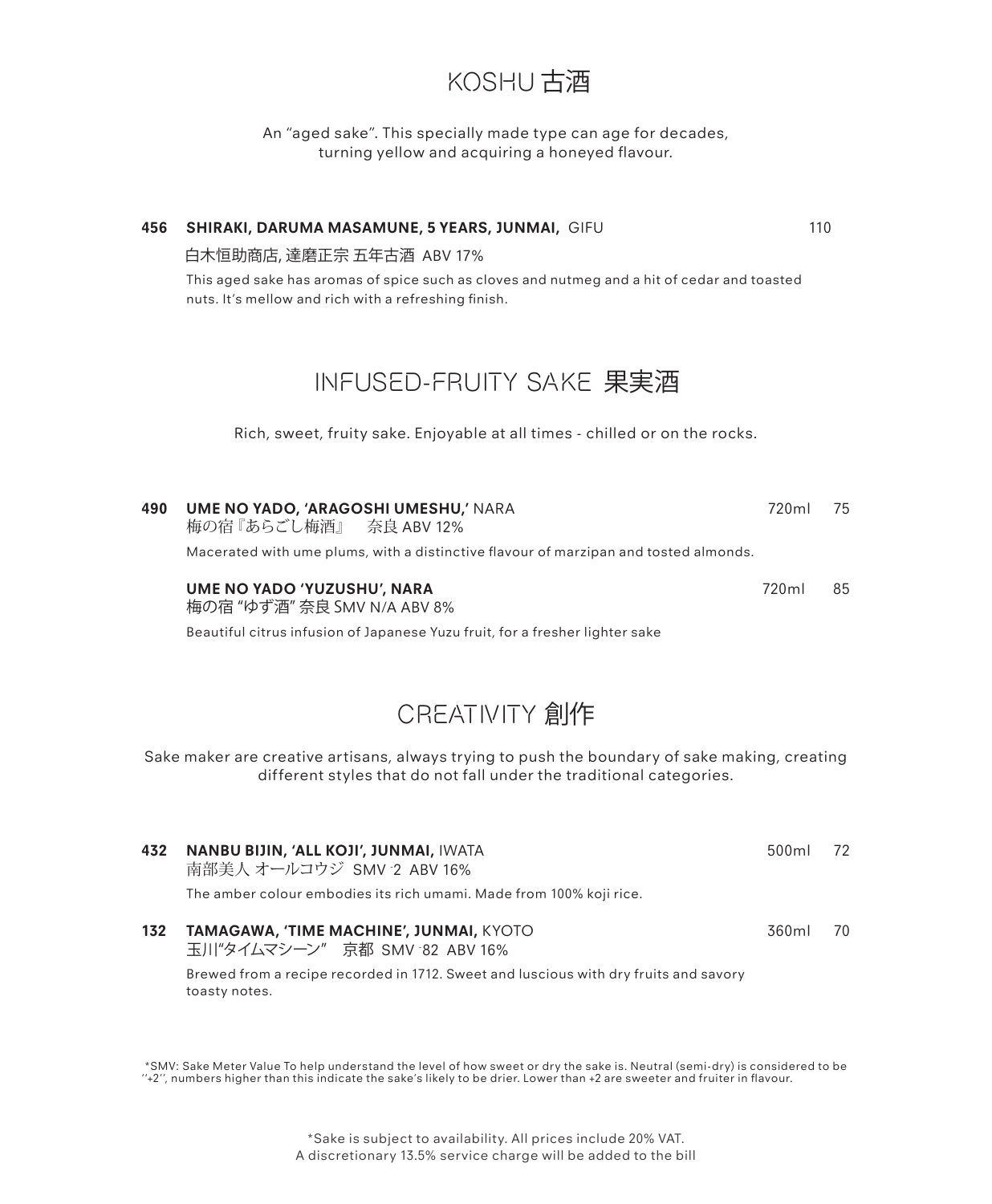## **WINE & CHAMPAGNE**

# CHAMPAGNE

#### **NON VINTAGE / MULTI VINTAGE**

| <b>NV</b> | PHILIPPONNAT, BRUT ROYALE RÉSERVE, MAREUIL-SUR-AY              | 96  |
|-----------|----------------------------------------------------------------|-----|
| <b>NV</b> | PHILIPPONNAT, NON DOSÉ ROYALE RÉSERVE, MAREUIL-SUR-AY          | 105 |
| <b>NV</b> | PHILIPPONNAT, BRUT ROSÉ, ROYALE RÉSERVE, MAREUIL-SUR-AY        | 112 |
| <b>NV</b> | BILLECART-SALMON, BRUT RÉSERVE, MAREUIL-SUR-AY                 | 130 |
| <b>NV</b> | POL ROGER BRUT, RÉSERVE, PERNAY                                | 135 |
| <b>NV</b> | BOLLINGER, BRUT SPECIAL CUVÉE, AY                              | 145 |
| <b>NV</b> | DRAPPIER, BLANC DE BLANCS BRUT, URVILLE                        | 145 |
| <b>NV</b> | DRAPPIER, BRUT NATURE BLANC DE NOIRS 'SANS SOUFRE', URVILLE    | 155 |
| <b>NV</b> | LAURENT PERRIER, BRUT ROSÉ, TOURS-SUR-MARNE                    | 175 |
| <b>NV</b> | BILLECART-SALMON, BRUT ROSÉ, MAREUIL-SUR-AY                    | 198 |
| <b>NV</b> | BILLECART-SALMON, BLANC DE BLANCS, MAREUIL-SUR-AY              | 205 |
| <b>NV</b> | KRUG BRUT, GRANDE CUVÉE, REIMS                                 | 420 |
| <b>NV</b> | PHILIPPONNAT, BRUT ROYALE RÉSERVE, MAREUIL-SUR-AY (1.5L)       | 210 |
| <b>NV</b> | PHILIPPONNAT, BRUT ROSÉ, ROYALE RÉSERVE, MAREUIL-SUR-AY (1.5L) | 250 |
| <b>NV</b> | BILLECART-SALMON, BRUT RÉSERVE, MAREUIL-SUR-AY (1.5L)          | 265 |
| <b>NV</b> | BILLECART-SALMON, BRUT ROSÉ, MAREUIL-SUR-AY (1.5)              | 420 |

#### **VINTAGE**

| 2014 PHILIPPONNAT, BLANC DE NOIRS, MAREUIL-SUR-AY               | 170 |
|-----------------------------------------------------------------|-----|
| 2012 PHILIPPONNAT, ROSÉ, CUVÉE 1522, MAREUIL-SUR-AY             | 260 |
| 2011 PHILIPPONNAT, EXTRA BRUT, CLOS DES GOISSES, MAREUIL-SUR-AY | 460 |
| 2007 BILLECART-SALMON, CUVÉE NICOLAS FRANCOIS, MAREUIL-SUR-AY   | 330 |
| 2006 RARE CHAMPAGNE, MILLÉSIME, REIMS                           | 375 |
| 2013 LOUIS ROEDERER BRUT, CRISTAL, REIMS                        | 485 |
| 2009 LOUIS ROEDERER BRUT, CRISTAL ROSÉ`, REIMS                  | 957 |

#### **SPARKLING**

| 2018 COL DEI SALICI BRUT, PROSECCO SUPERIORE, VALDOBBIADENE, VENETO ITALY | 53  |
|---------------------------------------------------------------------------|-----|
| 2014 NYETIMBER, BLANC DE BLANCS, SOUTHERN ENGLAND                         | 130 |
| 2015 LIMNEY ORGANIC SPARKLING DAVENPORT VINEYARD – EAST SUSSEX, ENGLAND   | 110 |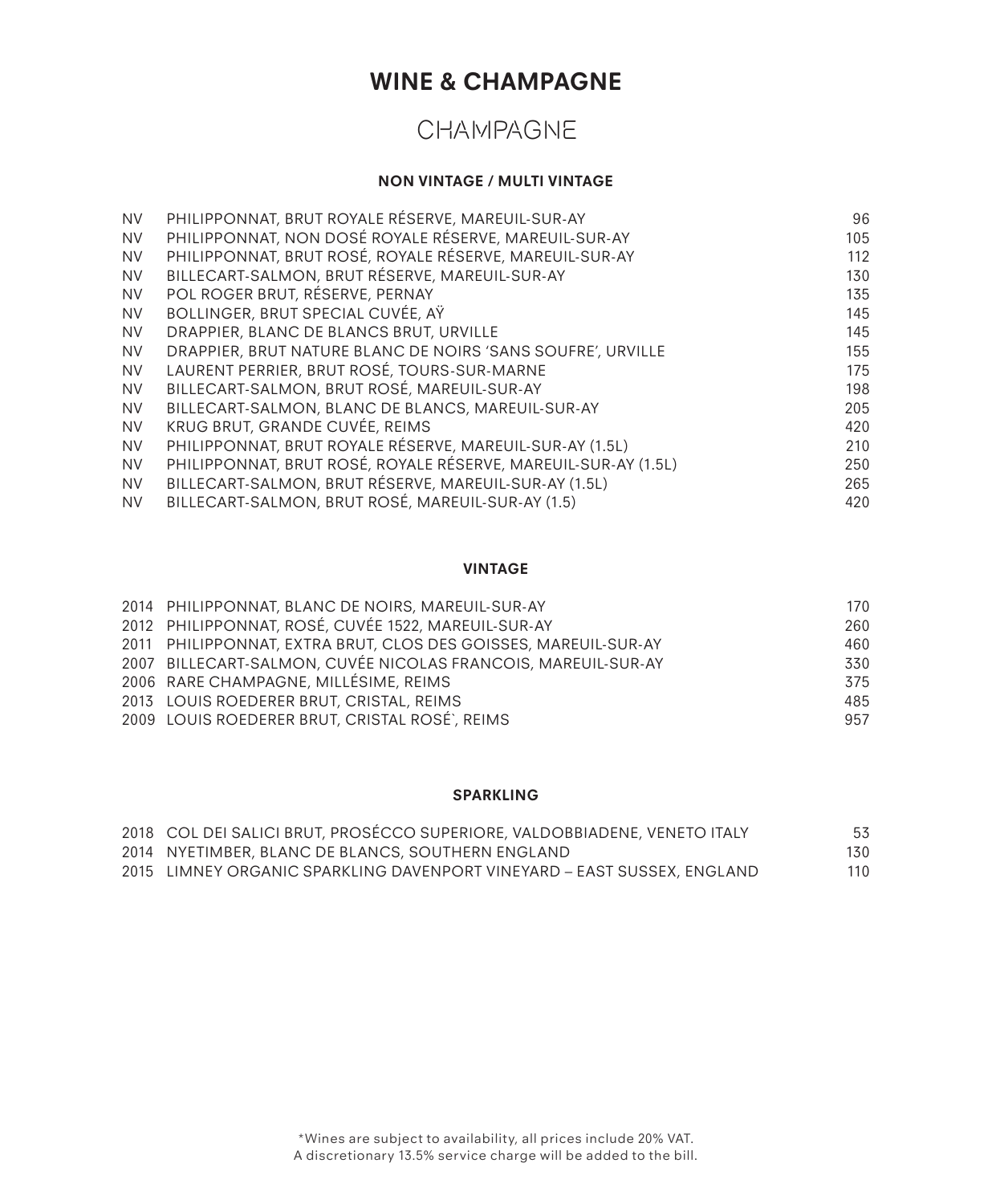## **WHITE**

#### **FRANCE**

|      | 2018 F.E. TRIMBACH, RIESLING, RIBEAUVILLE, ALSACE, FRANCE                            | 54  |
|------|--------------------------------------------------------------------------------------|-----|
| 2018 | CAVE DE HUNAWIHR, GEWURZTRAMINER RÉSERVE, HAUT-RHIN, ALSACE, FRANCE                  | 61  |
| 2018 | DOMAINE WEINBACH, RIESLING, CUVÉE THEO, ALSACE, FRANCE                               | 98  |
| 2018 | WEINBACH, RIESLING, GRAND CRU, SCHLOSSBERG, ALSACE, FRANCE                           | 180 |
| 2020 | LES HAUTS DE MILLY, CHABLIS, BURGUNDY, FRANCE                                        | 75  |
| 2018 | DOMAINE BERANGER, POUILLY-FUISSE, BURGUNDY, FRANCE                                   | 76  |
| 2019 | DOMAINE PHILIPPE LE HARDI, SAINT-AUBIN `EN VESVAU`, COTE DE BEAUNE, BURGUNDY, FRANCE | 105 |
| 2018 | GENOT-BOULANGER, PULIGNY-MONTRACHET, LES NOSROYES, BURGUNDY, FRANCE                  | 195 |
| 2018 | XAVIER MONNOT, LES CHEVALIÉRES, MEURSAULT, BURGUNDY, FRANCE                          | 230 |
| 2017 | FRANCOIS CARILLON, PULIGNY-MONTRACHET, CLOS DU VIEUX CHETEAU, BURGUNDY, FRANCE       | 240 |
| 2013 | GENOT BOULANGER, PULIGNY MONTRACHET, 1ER CRU, LES FOLATIÉRES, BURGUNDY, FRANCE       | 365 |
| 2010 | DOMAINE BLAIN-GAGNARD, GRAND CRU, CRIOTS-BATARD-MONTRACHET, BURGUNDY, FRANCE         | 695 |
| 2018 | HENRI BOILLOT, MEURSAULT, COTE DE BEAUNE, BURGUNDY, FRANCE 1.5L                      | 430 |
| 2020 | LUVIGNAC, PICPOUL DE PINET, LANGUEDOC-ROUSSILON, FRANCE                              | 42  |
| 2019 | MONROUBY, GRENACHE BLANC IGP PAYS D'OC, LANGUEDOC-ROUSSILON, FRANCE                  | 42  |
| 2020 | DOMAINE THIERRY NAVARRE, TERRET, LANGUEDOC, FRANCE                                   | 68  |
| 2020 | FERRATON PÉRE ET FILS, SAMORENS BLANC, COTE DU RHÓNE, FRANCE                         | 52  |
| 2017 | CH NE BLEU, VIOGNIER, VIN DE PAYS DE VAUCLUSE, FRANCE                                | 105 |
| 2018 | FERRATON, CONDRIEU LES MANDOULS, RHÓNE, FRANCE                                       | 160 |
| 2020 | DOMAINE SAUTEREAU, SANCERRE, LOIRE, FRANCE                                           | 68  |
| 2020 | DOMAINE NICOLAS REAU, ATTENTION CHENIN MECHANT, LOIRE, FRANCE                        | 68  |
| 2020 | DOMAINE JEAN-PIERRE BAILLY, POUILLY-FUME, LOIRE, FRANCE                              | 69  |

#### **SPAIN**

| 2020 MOLINICO LOCO, MACABEO, MURCIA, SPAIN                               | 36 |
|--------------------------------------------------------------------------|----|
| 2020 CASAL CAEIRO, ALBARINO SOBRE LIAS, RIAS BAIXAS, SPAIN               | 60 |
| 2020 BODEGAS TERRAS GAUDA, ALBARINO, O ROSAL, RIAS BAIXAS, SPAIN         | 72 |
| 2020 RAFAEL PALACIOS, LOURO DO BOLO, GODELLO, VALDEORRAS, GALICIA, SPAIN | 86 |

### **PORTUGAL**

|      | 2020 APHROS, LOUREIRO, VINHO VERDE BRANCO, PORTUGAL  | 65  |
|------|------------------------------------------------------|-----|
| NV - | QUINTA DOS CARVALHAIS. DÁO BRANCO ESPECIAL, PORTUGAL | 125 |

#### **ITALY**

| 2020 MANDRAROSSA, VIOGNIER 'LE SENIE', SICILY, ITALY                      | 48  |
|---------------------------------------------------------------------------|-----|
| 2020 TERRE ANTICHE, GIUSTINIANA, GAVI DI GAVI, PIEDMONT, ITALY            | 52  |
| 2020 PALA, VERMENTINO I FIORI, SARDEGNA, ITALY                            | 55  |
| 2020 PRINCIPE PALLAVICINI, MALVASIA PUNTINATA, ROMA, ITALY                | 62  |
| 2020 TERRAZZE DELL'ETNA, `CIURI` ETNA BIANCO, ETNA, SICILY, ITALY         | 65  |
| 2019 PIEROPAN, CALVARINO, SOAVE CLASSICO, VENETO, ITALY                   | 89  |
| 2017 ROCCA DEI MANZONI, CHARDONNAY L'ANGELICA LANGHE DOC, PIEDMONT, ITALY | 175 |
| 2019 ANTINORI, CERVARO DELLA SALA, CASTELLO DELLA SALA, UMBRIA, ITALY     | 210 |
|                                                                           |     |

\*Wines are subject to availability, all prices include 20% VAT. A discretionary 13.5% service charge will be added to the bill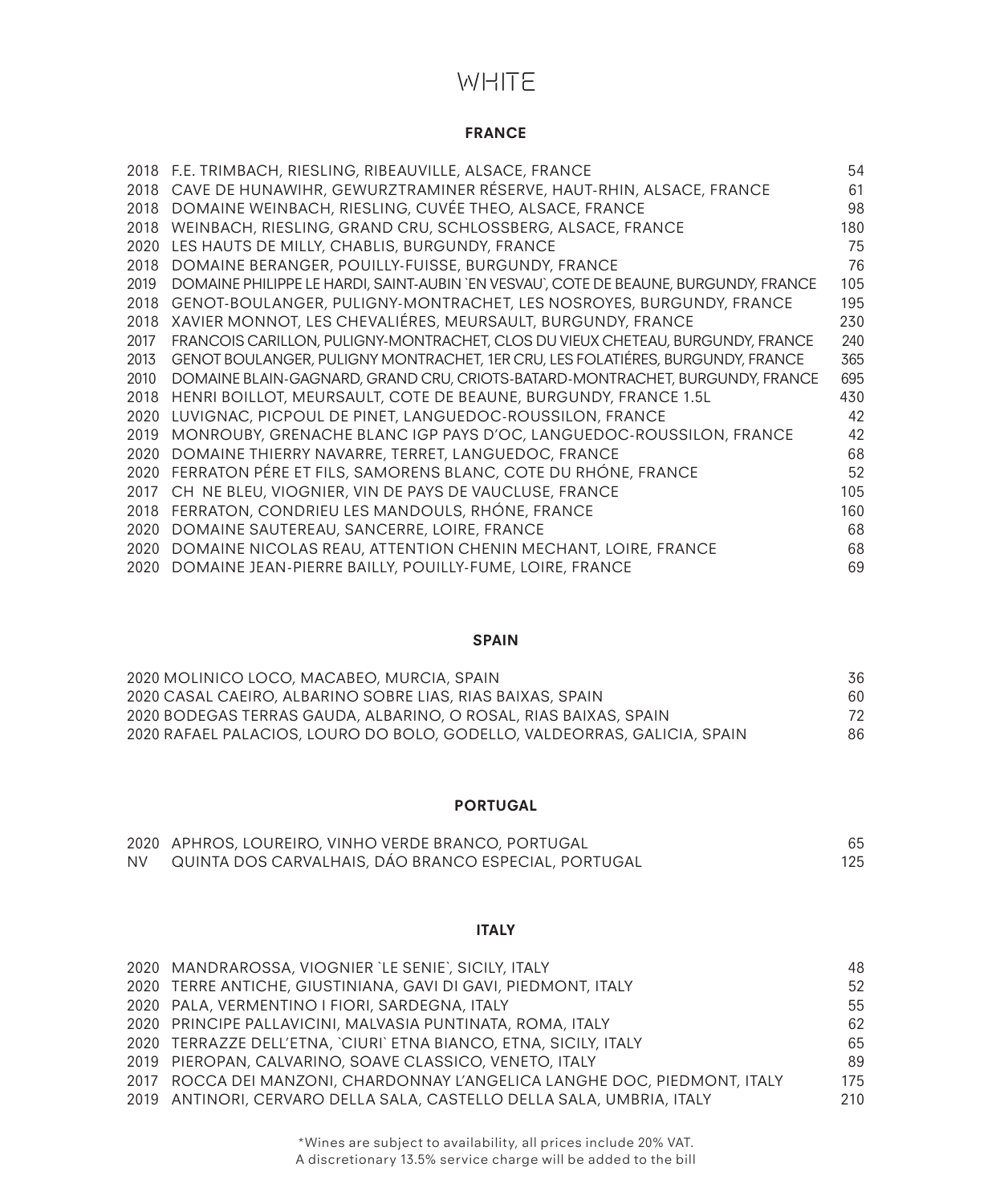#### **AUSTRIA**

| 2019 PETER SCHWEIGER, GRUNER VELTLINER, TERRASSEN, KAMPTAL, AUSTRIA               | 79  |
|-----------------------------------------------------------------------------------|-----|
| 2019 BIRGIT EICHINGER, RIESLING, RIED HEILIGENSTEIN, ERSTE LAGE, KAMPTAL, AUSTRIA | 130 |

#### **GERMANY**

| 2020 MAXIMIN GRUNHAUS, `MAXIMIN` RIESLING, MOSEL, GERMANY              | 49  |
|------------------------------------------------------------------------|-----|
| 2019 QUINTERRA, RIESLING TROCKEN, KUHLING-GILLOT, RHEINHESSEN, GERMANY | 54  |
| 2018 SCHLOSS LIESER, GRAACHER HIMMELREICH, RIESLING GG, MOSEL, GERMANY | 130 |

#### **AUSTRALIA**

| 2017 HENSCHKE `TILLY'S VINEYARD` EDEN VALLEY, SEMILLON/SAUVIGNON BLANC, AUSTRALIA 75 |     |
|--------------------------------------------------------------------------------------|-----|
| 2017    GIANT STEP, CHARDONNAY 'APPLEJACK VINEYARD' YARRA VALLEY, AUSTRALIA          | 110 |

#### **NEW ZEALAND**

| 2021 TINPOT HUT, SAUVIGNON BLANC, MARLBOROUGH, NEW ZEALAND            | 54 |
|-----------------------------------------------------------------------|----|
| 2019 MAHI, BOUNDARY FARM, SAUVIGNON BLANC, MARLBOROUGH, NEW ZEALAND   | 80 |
| 2019 FRAMINGHAM F-SERIES, OLD VINE RIESLING, MARLBOROUGH, NEW ZEALAND | 80 |

#### **SOUTH AFRICA**

| 2020 LIBERTY FAIRTRADE, WESTERN CAPE FAIRTRADE CHENIN BLANC, SOUTH AFRICA | 47 |
|---------------------------------------------------------------------------|----|
| 2021 CRYSTALLUM, `THE AGNES` CHARDONNAY, CAPE SOUTH COAST, SOUTH AFRICA   | 79 |
| 2020 DAVID & NADIA, CHENIN BLANC, SWARTLAND, SOUTH AFRICA 105             |    |

#### **UNITED STATES OF AMERICA**

| 2018 DE LOACH, CHARDONNAY, RUSSIAN RIVER VALLEY, CALIFORNIA, USA                   | 85  |
|------------------------------------------------------------------------------------|-----|
| 2019   FROG'S LEAP, CHARDONNAY 'SHALE AND STONE', NAPA VALLEY, CALIFORNIA          | 105 |
| 2017 - RHYS VINEYARDS, CHARDONNAY, ALESIA, SANTA CRUZ MOUNTAINS, CALIFORNIA, USA   | 165 |
| 2019 RIDGE VINEYARDS MONTEBELLO, CHARDONNAY, SANTA CRUZ MOUNTAINS, CALIFORNIA, USA | 280 |

#### **SOUTH AMERICA**

| 2020 BODEGA GARZON RESERVE, ALBARINO, MALDONADO, URUGUAY    |    |
|-------------------------------------------------------------|----|
| 2019 PULENTA ESTATE, LA FLOR PINOT GRIS, MENDOZA, ARGENTINA | 58 |

# ROSÉ

#### **FRANCE**

| 2019 FAMILLE PERRIN, LUBERON ROSÉ, COTES DU RHÓNE, FRANCE    | 50  |
|--------------------------------------------------------------|-----|
| 2020 CHÁTEAU MINUTY, PRESTIGE COTES DE PROVENCE ROSÉ, FRANCE | 75  |
| 2020 CHÁTEAU MINUTY, 281 COTES DE PROVENCE ROSÉ, FRANCE      | 180 |
| 2020 CHÁTEAU MINUTY, ET OR COTES DE PROVENCE ROSÉ, 1.5L      | 190 |
|                                                              |     |

\*Wines are subject to availability, all prices include 20% VAT. A discretionary 13.5% service charge will be added to the bill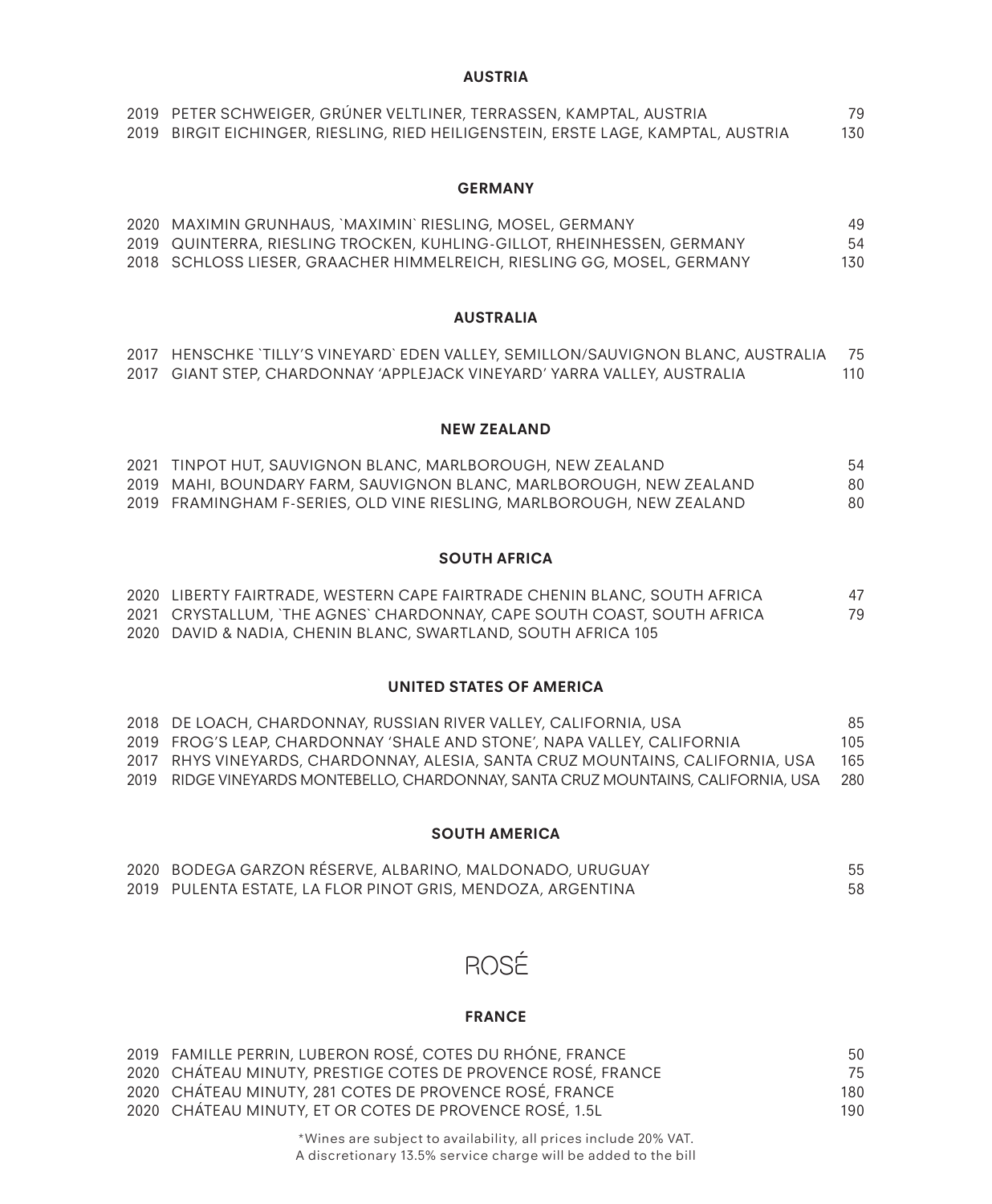### RED

#### **FRANCE**

| 2017 | ALBERT BICHOT, FIXIN, COTE DES NUITS, BURGUNDY, FRANCE                          | 105   |
|------|---------------------------------------------------------------------------------|-------|
| 2018 | DOMAINE HUBERT LAMY, CHASSAGNE MONTRACHET, LA GOUJONNE VV, BURGUNDY, FRANCE     | 148   |
| 2018 | HENRI GOUGES, NUITS ST GEORGES, 1ER CRU, CLOS DES PORRETS, BURGUNDY, FRANCE     | 190   |
| 2014 | HERITIERE LOUIS REMY, MOREY ST DENIS, 1ER CRU, CLOS DES ORMES, BURGUNDY, FRANCE | 210   |
| 2012 | LUCIEN LE MOINE, MORGEOT, 1ER CRU, CHASSAGNE ROUGE, BURGUNDY, FRANCE            | 330   |
| 2016 | DOMAINE PERROT-MINOT, GEVREY-CHAMBERTIN, BURGUNDY, FRANCE                       | 360   |
| 2009 | DOMAINE FAIVELEY, CLOS DES CORTONS, GRAND CRU, CORTON, BURGUNDY, FRANCE         | 685   |
| 2015 | DOMAINE DES PLASSONS, LE FREGENT BORDEAUX ROUGE, BORDEAUX, FRANCE               | 75    |
| 2018 | CHÁTEAU MONTAIGUILLON, MONTAGNE-SAINT-EMILION, BORDEAUX, FRANCE                 | 85    |
| 2015 | BADINE DE LA PATACHE, POMEROL, BORDEAUX, FRANCE                                 | 115   |
|      | 2015 CHATEAU CAPBERN, SAINT-ESTEPHE, BORDEAUX, FRANCE                           | 135   |
|      | 2012 CHÁTEAU LANGOA-BARTON, SAINT-JULIEN, BORDEAUX, FRANCE                      | 250   |
|      | 2008 CHÁTEAU RAUZAN-SEGLA, MARGAUX, BORDEAUX, FRANCE                            | 385   |
|      | 2015 CHÁTEAU MONTROSÉ, 2ÉME CRU CLASSÉ, ST ESTEPHE, BORDEAUX, FRANCE            | 490   |
| 2009 | CHÁTEAU DUCRU-BEAUCAILLOU, 2ÉME GRAND CRU CLASS, SAINT-JULIEN, BORDEAUX, FRANCE | 750   |
|      | 2000 LES FORTS DE LATOUR, PAUILLAC, BORDEAUX, FRANCE                            | 950   |
| 2013 | CHÁTEAU LAFITE ROTHSCHILD, 1ER CRU CLASSÉ, PAUILLAC, BORDEAUX, FRANCE           | 1.280 |
| 2015 | CHÁTEAU LAROSÉ PERGANSON, HAUT-MEDOC, BORDEAUX, FRANCE 1.5L                     | 210   |
| 2019 | PAUL MAS, VALMONT, GRENACHE NOIR, LANGUEDOC, FRANCE                             | 42    |
| 2020 | DOMINIQUE MOREL, BEAUJOLAIS-VILLAGES, FRANCE                                    | 54    |
|      | 2020 LES OLIVIERES, VIGNERONS D'ESTÉZARGUES, RHÓNE, FRANCE                      | 55    |

#### **ITALY**

|      | 2019 FEUDO ARANCIO, NERO D'AVOLA, SICILIA IGT, SICILY, ITALY                  | 40   |
|------|-------------------------------------------------------------------------------|------|
|      | 2020 CORTE GIARA, VALPOLICELLA, VENETO, ITALY                                 | 54   |
| 2017 | MAGISTER, BARBERA D'ASTI SUPERIORE, NIZZA, PIEMONTE, ITALY                    | 59   |
| 2019 | SELVAPIANA, CHIANTI RUFINA, TUSCANY, ITALY                                    | 68   |
| 2019 | GENERAZIONE ALESSANDRO, ETNA ROSSO CROCEFERRO, SICILY, ITALY                  | 90   |
|      | 2018 GUADO AL MELO, BOLGHERI ROSSO RUTE, TUSCANY, ITALY                       | 90   |
| 2014 | IGNAZ NIEDRIST, PINOT NOIR, S DTIROL-ALTO ADIGE, ITALY                        | 95   |
| 2017 | LA VALENTINA, MONTEPULCIANO D'ABRUZZO SPELT, ABRUZZO, ITALY                   | 96   |
| 2014 | LUIGI ODDERO, BAROLO D.O.C.G. PIEDMONT, ITALY                                 | 115  |
| 2017 | DOMINI VENETI, AMARONE CLASSICO, VENETO, ITALY                                | 120  |
| 2016 | LAMOLE DI LAMOLE, CHIANTI CLASSICO GRAN SELEZIONE, CAMPOLUNGO, TUSCANY, ITALY | 150  |
| 2011 | COL D'ORCIA, BRUNELLO DI MONTALCINO NASTAGIO, TUSCANY, ITALY                  | 190  |
| 2001 | PELISSERO, BARBARESCO VANOTU, PIEDMONT, ITALY                                 | 230  |
|      | 1995 ROCCHE DEI MAZONI, BAROLO CAPPELLA SANTO STEFANO, PIEDMONT, ITALY        | 260  |
|      | 2014 ANTINORI, GUADO AL TASSO, BOLGHERI, TUSCANY, ITALY                       | 380  |
| 2008 | GAJA, BAROLO D.O.C.G CONTEISA, PIEDMONT, ITALY                                | 590  |
|      | 2007 ROBERTO VOERZIO, BAROLO D.O.C.G BRUNATE, PIEDMONT, ITALY                 | 1000 |

#### **PORTUGAL**

| 2018 PRUNUS, DAO TINTO, PORTUGAL                                   | 45 |
|--------------------------------------------------------------------|----|
| 2018 CASA FERREIRINHA, `VINHA GRANDE` DOURO TINTO, DOURO, PORTUGAL | 56 |
| 2017 QUINTA DOS CARVALHAIS, DÁO TINTO RESERVA, PORTUGAL            |    |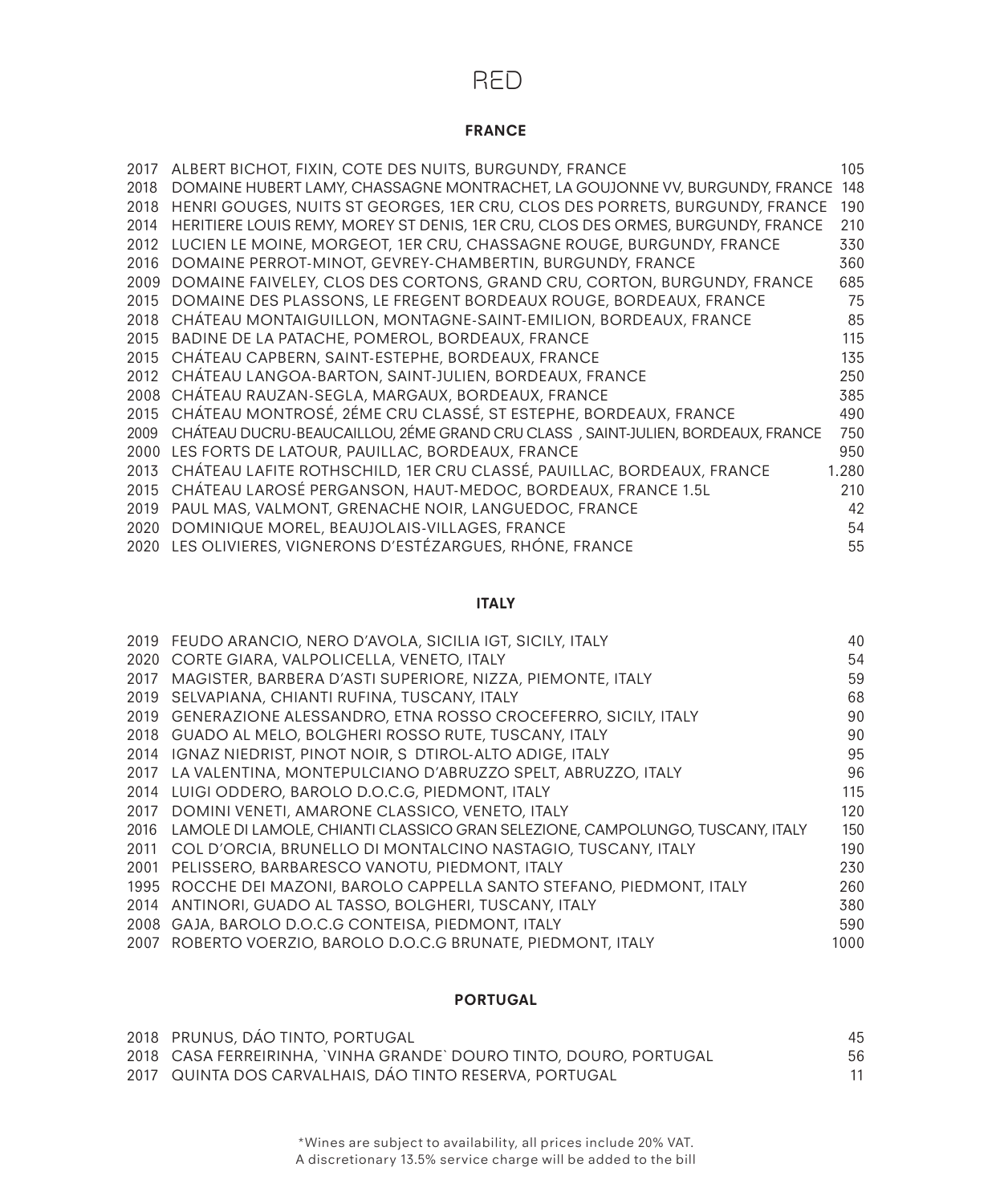#### **SPAIN**

| 2012 BODEGAS VALDEMAR, CONDE DE VALDEMAR, RESERVA, RIOJA, SPAIN | 59  |
|-----------------------------------------------------------------|-----|
| 2019 PEDRO OLIVARES - LEVANTE, BOBAL, SPAIN                     | 65  |
| 2018 BODEGAS ORBEN, RIOJA, SPAIN                                | 95  |
| 2017 FINCA VILLACRECES, TEMPRANILLO, RIBERA DEL DUERO, SPAIN    | 105 |
| 2017 ALION, TEMPRANILLO, RIBERA DEL DUERO, SPAIN                | 230 |
| 2015 IZADI, RIOJA RESERVA, SPAIN 1.5L                           | 145 |

#### **SOUTH AMERICA**

| 2019 ALTOS LAS HORMIGAS, MALBEC CLASICO, MENDOZA, ARGENTINA                | 58 |
|----------------------------------------------------------------------------|----|
| 2015 BODEGA NORTON, CABERNET SAUVIGNON RESERVA, LUJAN DE CUYO, ARGENTINA   | 60 |
| 2019 OUTER LIMITS BY MONTES, `WILD SLOPES` APALTA, COLCHAGUA VALLEY, CHILE | 80 |
| 2014 KAIKEN OBERTURA CABERNET FRANC, UCO VALLEY, MENDOZA, ARGENTINA        | 80 |
| 2017 PULENTA ESTATE, GRAN MALBEC, MENDOZA, ARGENTINA                       | 95 |

#### **UNITED STATES OF AMERICA**

| 2019 DE LOACH, `HERITAGE COLLECTION` ZINFANDEL, SONOMA COUNTY, CALIFORNIA, USA             | 65  |
|--------------------------------------------------------------------------------------------|-----|
| 2018 FOG MOUNTAIN, CABERNET SAUVIGNON, CALIFORNIA, USA                                     | 95  |
| 2018 FROG'S LEAP, MERLOT, NAPA VALLEY, CALIFORNIA, USA                                     | 115 |
| 2018 SEBASTIANI, CABERNET SAUVIGNON, ALEXANDER VALLEY, CALIFORNIA                          | 125 |
| 2019 RIDGE VINEYARDS GEYSERVILLE, ZINFANDEL-CARIGNANE, ALEXANDER VALLEY, USA               | 180 |
| 2014 RADIO COTEAU, ALBERIGI VINEYARD, PINOT NOIR, RUSSIAN RIVERVALLEY, CALIFORNIA, USA     | 230 |
| 2014 DI COSTANZO, CABERNET SAUVIGNON, FARELLA VINEYARD, NAPA VALLEY, CALIFORNIA, USA 360   |     |
| 2010 MONDAVI-ROTHSCHILD, OPUS ONE, NAPA VALLEY, CALIFORNIA, USA                            | 900 |
| 2014 HEITZ CELLAR, CABERNET SAUVIGNON, MARTHA'S VINEYARD, NAPA VALLEY, CALIFORNIA, USA 900 |     |
| 2008 RIDGE VINEYARDS MONTE BELLO, SANTA CRUZ MOUNTAINS, CALIFORNIA, USA                    | 980 |
|                                                                                            |     |

#### **SOUTH AFRICA**

| 2019 SPICE ROUTE, MOURVEDRE, SWARTLAND COASTAL REGION, SOUTH AFRICA | 58 |
|---------------------------------------------------------------------|----|
| 2018 FAIRVIEW, SHIRAZ, PAARL COASTAL REGION, SOUTH AFRICA           | 75 |
| 2015 ELGIN VINTNERS, MERLOT, ELGIN, SOUTH AFRICA                    | 72 |
| 2018 THELEMA, CABERNET SAUVIGNON, STELLENBOSCH, SOUTH AFRICA        | 87 |

#### **AUSTRALIA**

| 2017 THREE LIONS, CABERNET/MERLOT, GREAT SOUTHERN, AUSTRALIA              | 60 |
|---------------------------------------------------------------------------|----|
| 2020 TRUFFLE HOUND, UNICO ZELO, BARBERA/NEBBIOLO, CLARE VALLEY, AUSTRALIA | 70 |
| 2020 HENSCHKE, HENRY'S SEVEN, BAROSSA, AUSTRALIA                          | 80 |
| 2018 GIANT STEPS, PINOT NOIR, YARRA VALLEY, AUSTRALIA                     | 90 |

#### **NEW ZEALAND**

| 2019 AKARUA, PINOT NOIR, `BANNOCKBURN` CENTRAL OTAGO, NEW ZEALAND |     |
|-------------------------------------------------------------------|-----|
| 2017 BLANK CANVAS, `ELEMENT` HAWKES BAY SYRAH, NEW ZEALAND        | 105 |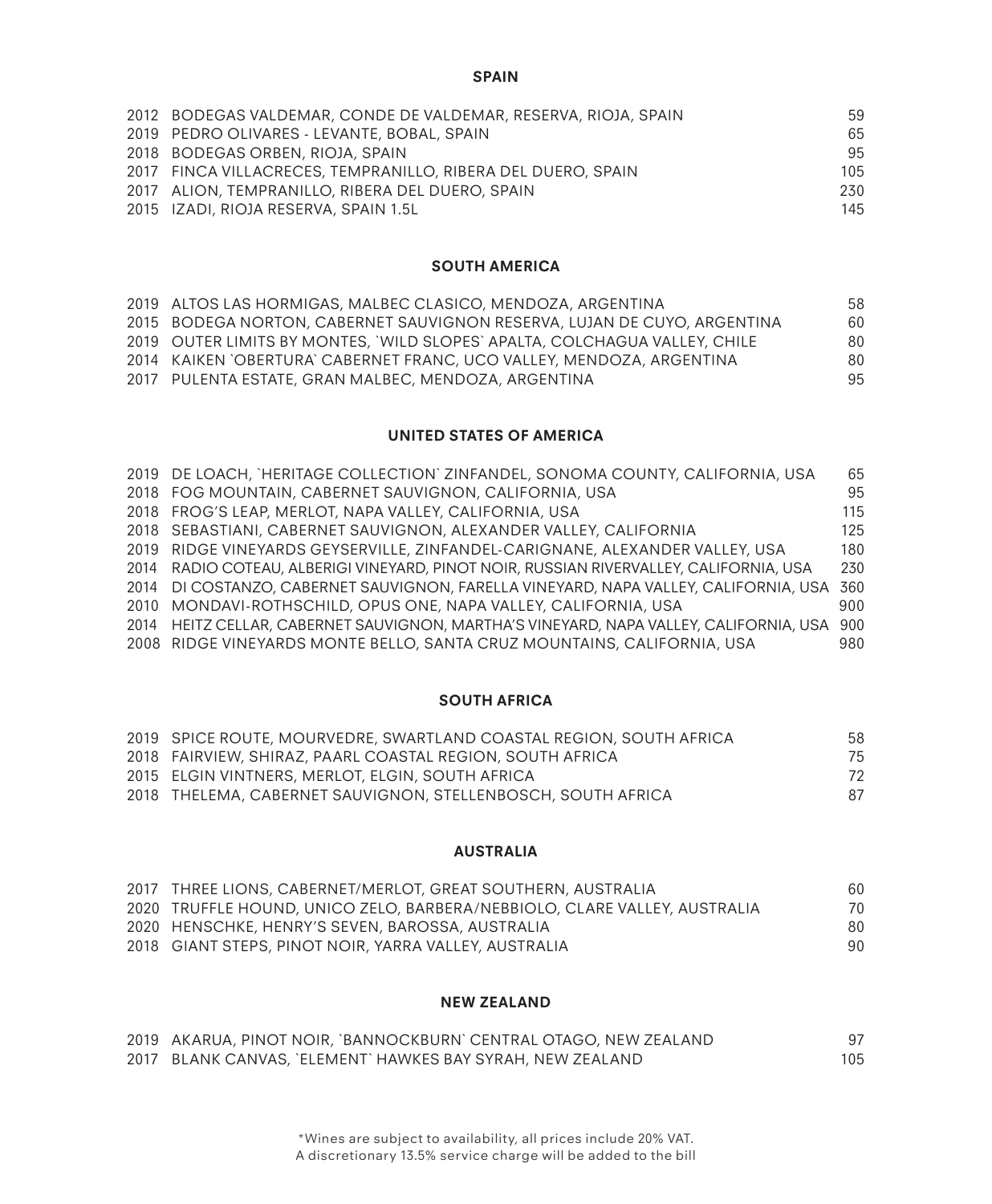# **SPIRITS**

# JAPANESE WHISKY

50ml

| AKASHI SINGLE MALT WHISKEY                                         | 28        |
|--------------------------------------------------------------------|-----------|
| CHICHIBU IPA CASK FINISH                                           | 45        |
| CHICHIBU ON THE WAY                                                | 70        |
| <b>GOLDEN HORSE BUSHU</b>                                          | 18        |
| <b>GOLDEN HORSE MUSASHI</b>                                        | 21        |
| ICHIRO'S MALT & GRAIN, WHITE LABEL                                 | 23        |
| ICHIRO'S MALT DOUBLE DISTILLERIES                                  | 33        |
| ICHIRO'S MALT MWR, MIZUNARA WOOD RÉSERVE                           | 33        |
| ICHIRO'S MALT CHICHIBU LONDON EDITION                              | 50        |
| KARUIZAWA SPIRIT OF ASAMA                                          | 290       |
| MARS KOMAGATAKE KOHIGANZAKURA, NATURE OF SHINSHU                   | 40        |
| MARS KOMAGATAKE RINDO                                              | 50        |
| MARS KOMAGATAKE SHINANOTANPOPO, NATURE OF SHINSHU                  | 40        |
| MARS MALTAGE COSMO                                                 | 25        |
| NIKKA 12YO                                                         | 30        |
| NIKKA FROM THE BARREL                                              | 14        |
| NIKKA PURE MALT, BLACK                                             | 16.5      |
| NIKKA PURE MALT, RED                                               | 16.5      |
| NIKKA ALL MALT                                                     | 15        |
| NIKKA YOICHI SINGLE MALT                                           | 25        |
| NIKKA COFFEY GRAIN                                                 | 20        |
| NIKKA MIYAGIKYO RUM CASK FINISH                                    | 50        |
| NIKKA TAKETSURU 25YO                                               | 420       |
| NIKKA YOICHI RUM CASK FINISH                                       | 50        |
| <b>SUNTORY CHITA</b>                                               | 15        |
| <b>SUNTORY HAKUSHU 12YO</b>                                        | 30        |
| SUNTORY HAKUSHU 18YO                                               | 90        |
| <b>SUNTORY HIBIKI 17YO</b>                                         | 85        |
| <b>SUNTORY TOKI</b>                                                | 25        |
| <b>SUNTORY TORYS CLASSIC</b>                                       | 12        |
| <b>SUNTORY YAMAZAKI 12YO</b>                                       | 50        |
| SUNTORY YAMAZAKI 18YO                                              | 180       |
| <b>SUNTORY HIBIKI HARMONY</b>                                      | 16.5      |
| <b>SUNTORY KAKUBIN 1980'S</b>                                      | 320       |
| SUNTORY HAKUSHU 10YO                                               | 50        |
| <b>SUNTORY HAKUSHU 25YO</b><br>SUNTORY HAKUSHU DISTILLER'S RËSERVE | 700<br>18 |
| SUNTORY YAMAZAKI 25YO                                              | 800       |
| SUNTORY YAMAZAKI DISTILLER'S RÉSERVE                               | 14        |
| <b>SUPER NIKKA</b>                                                 | 15        |
| <b>TOGOUCHI BLENDED</b>                                            | 14        |
| <b>TOGOUCHI 9YO</b>                                                | 23        |
| TOGOUCHI 12YO                                                      | 25        |
| <b>TOGOUCHI 15YO</b>                                               | 60        |
| <b>TOGOUCHI 18YO</b>                                               | 70        |
|                                                                    |           |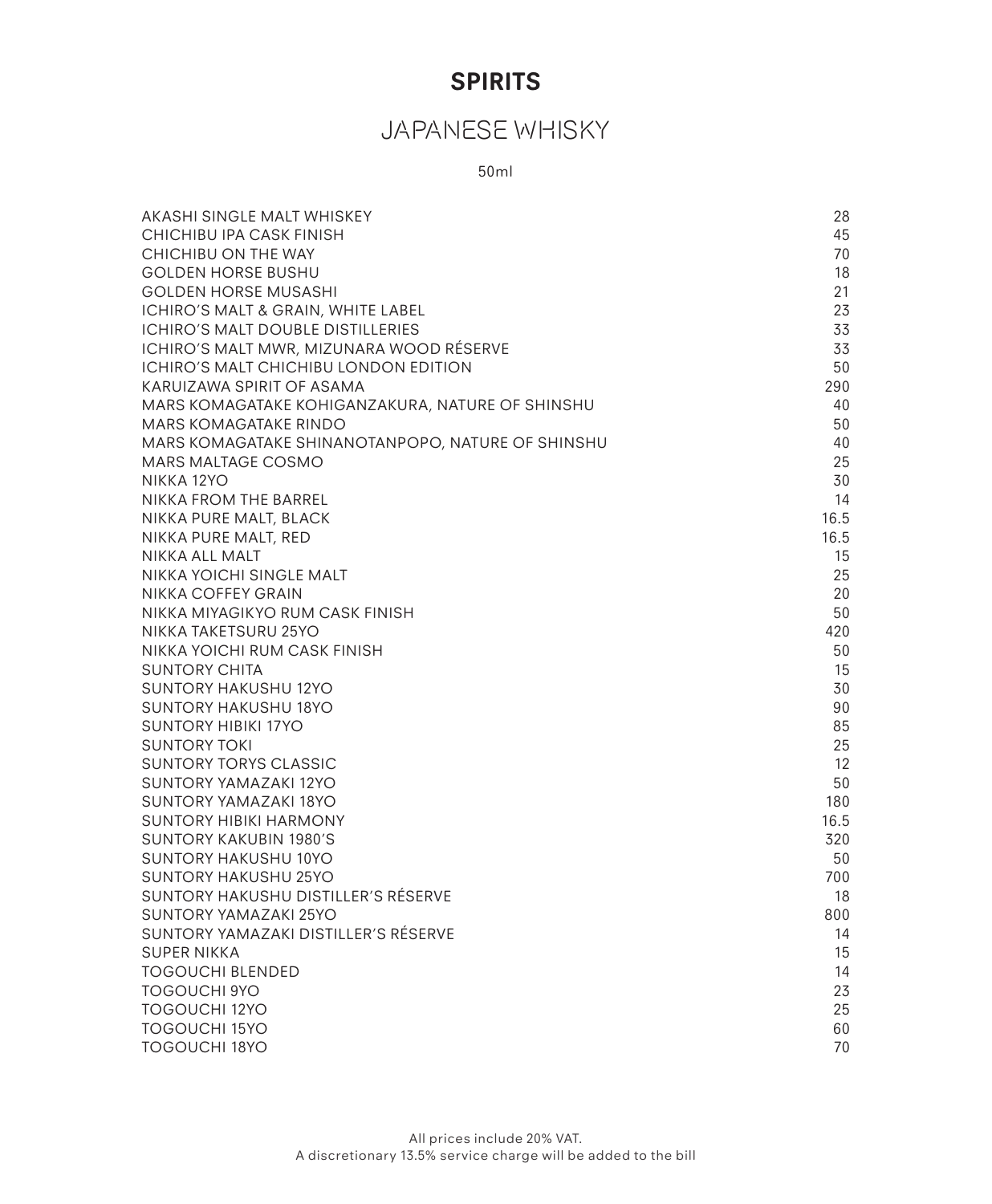# AMERICAN WHISKEY

50ml

| HUDSON BABY BOURBON, NEW YORK             | 26              |
|-------------------------------------------|-----------------|
| HUDSON MANHATTAN RYE, NEW YORK            | 26              |
| JACK DANIEL'S, TENNESSEE                  | 10 <sup>1</sup> |
| JACK DANIEL'S 'GENTLEMAN JACK', TENNESSEE | 12.5            |
| JACK DANIEL'S 'SINGLE BARREL', TENNESSEE  | 15.5            |
| WILD TURKEY 101, KENTUCKY                 | 11              |
| WOODFORD RÉSERVE, KENTUCKY                | 11              |

### BLENDED & VATTED WHISKY

50ml

| JAMESON, IRELAND                     | 10 |
|--------------------------------------|----|
| JOHNNIE WALKER BLUE LABEL, SCOTLAND  | 50 |
| JOHNNIE WALKER BLACK LABEL, SCOTLAND | 11 |
| MONKEY SHOULDER, SCOTLAND            | 11 |
| SMOKEY MONKEY, SCOTLAND              | 11 |
|                                      |    |

# SINGLE MALT SCOTCH WHISKY

#### SCOTLAND, 50ml

| ARDBEG 10YO, ISLAY                        | 14   |
|-------------------------------------------|------|
| AUCHENTOSHAN 12YO, LOWLANDS               | 11.5 |
| BALVENIE 14YO CARIBBEAN CASK, SPEYSIDE    | 15.5 |
| BALVENIE 17YO DOUBLE WOOD, SPEYSIDE       | 24   |
| BALVENIE 21YO, PORT WOOD FINISH, SPEYSIDE | 44   |
| CARDHU 12YO, SPEYSIDE                     | 14   |
| <b>GLENFIDDICH IPA, SPEYSIDE</b>          | 14   |
| <b>GLENFIDDICH 12YO, SPEYSIDE</b>         | 11.5 |
| <b>GLENFIDDICH 21YO, SPEYSIDE</b>         | 34   |
| GLENFIDDICH 26YO, EXCELLENCE, SPEYSIDE    | 95   |
| <b>GLENMORANGIE 10YO, HIGHLAND</b>        | 13   |
| <b>GLENMORANGIE 18YO, HIGHLAND</b>        | 25   |
| HIGHLAND PARK, KIRKWALL                   | 11.5 |
| LAPHROAIG 10YO, ISLAY                     | 16.5 |
| LAGAVULIN 16YO, ISLAY                     | 16.5 |
| MACALLAN RARE CASK, HIGHLAND              | 60   |
| MACALLAN 12YO, HIGHLAND                   | 20   |
| OBAN 14YO, WEST HIGHLAND                  | 13   |
| TALISKER 10YO, SKYE                       | 12.5 |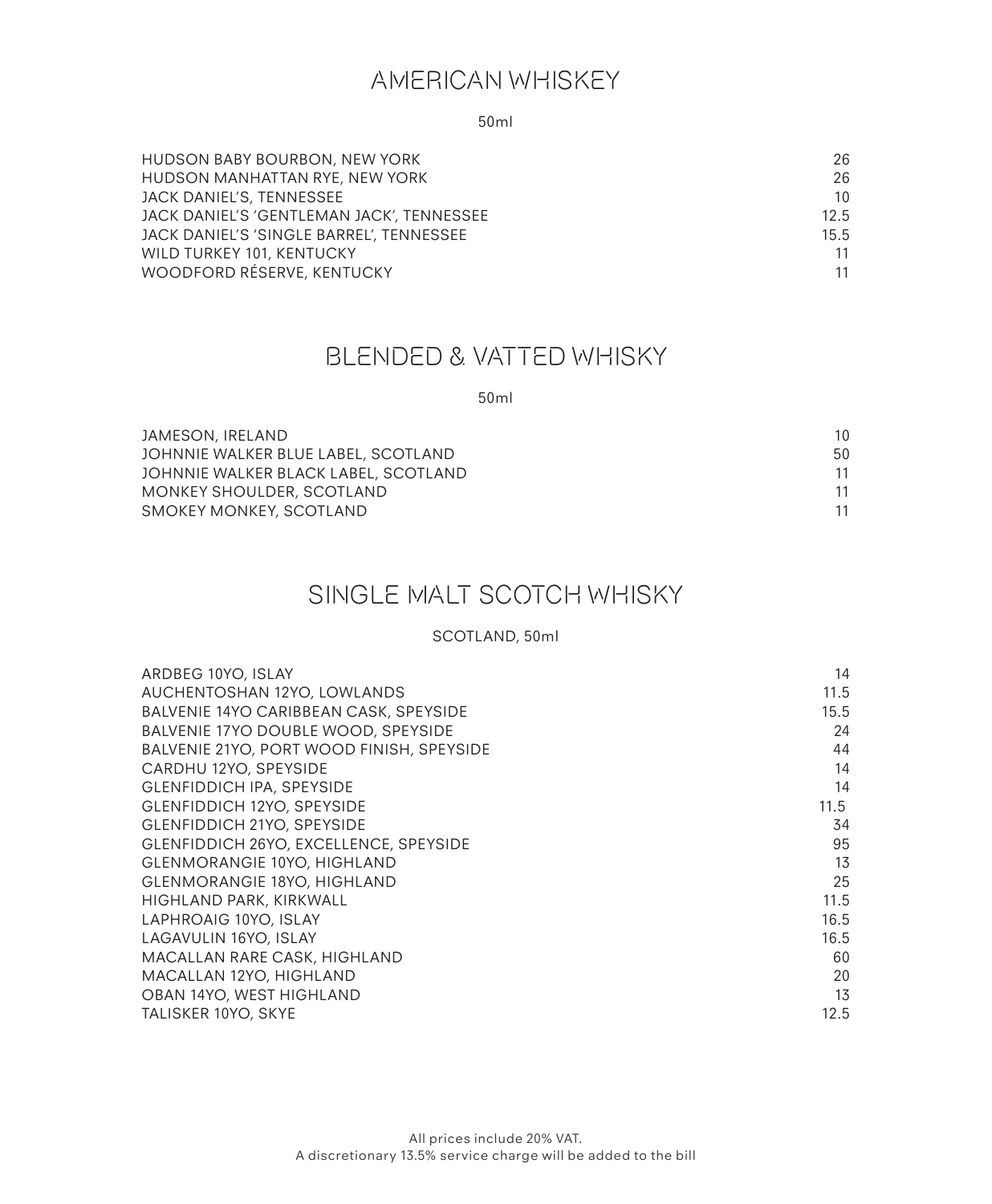### VODKA

#### 50ml

| BELVEDERE, POLAND                    | 12.5 |
|--------------------------------------|------|
| CÎROC, FRANCE                        | 11.5 |
| <b>GREY GOOSE VX</b>                 | 35   |
| <b>GREY GOOSE, FRANCE</b>            | 12.5 |
| <b>GREY GOOSE LA VANILLE, FRANCE</b> | 12.5 |
| <b>GREY GOOSE L'ORANGE, FRANCE</b>   | 12.5 |
| <b>GREY GOOSE LA POIRE, FRANCE</b>   | 12.5 |
| <b>GREY GOOSE LE CITRON, FRANCE</b>  | 12.5 |
| PORTOBELLO ROAD, ENGLAND             | 11.5 |
| PORTOBELLO ROAD BERGAMOT, ENGLAND    | 12   |
| PORTOBELLO ROAD COFFEE, ENGLAND      | 12   |
| PORTOBELLO ROAD VANILLA, ENGLAND     | 12   |
| REYKA, ICELAND                       | 12.5 |
|                                      |      |

### GIN

#### 50ml

| <b>BOMBAY SAPPHIRE, ENGLAND</b> | 10   |
|---------------------------------|------|
| <b>GIN MARE, SPAIN</b>          | 14   |
| HENDRICK'S, SCOTLAND            | 11   |
| <b>MONKEY 47, GERMANY</b>       | 19.5 |
| OXLEY, ENGLAND                  | 16.5 |
| ROKU, JAPAN                     | 12   |
| SIPSMITH LONDON DRY, ENGLAND    | 12.5 |
| STAR OF BOMBAY, ENGLAND         | 13   |
| TANQUERAY, ENGLAND              | 10   |
| TANQUERAY TEN, ENGLAND          | 12.5 |
| PORTOBELLO GIN, ENGLAND         | 12   |

# AGAVE SPIRITS

#### MEXICO, 50ml

| DON JULIO REPOSADO                        | 15   |
|-------------------------------------------|------|
| DON JULIO BLANCO                          | 13   |
| EL RAYO PLATA                             | 13.5 |
| EL RAYO REPOSADO                          | 14.5 |
| JOSE CUERVO RESERVA DE LA FAMILIA PLATINO | 21   |
| ILEGAL REPOSADO (MEZCAL)                  | 14   |
| PATRÓN SILVER                             | 15.5 |
| PATRÓN REPOSADO                           | 16.5 |
| PATRÓN AÑEJO                              | 17   |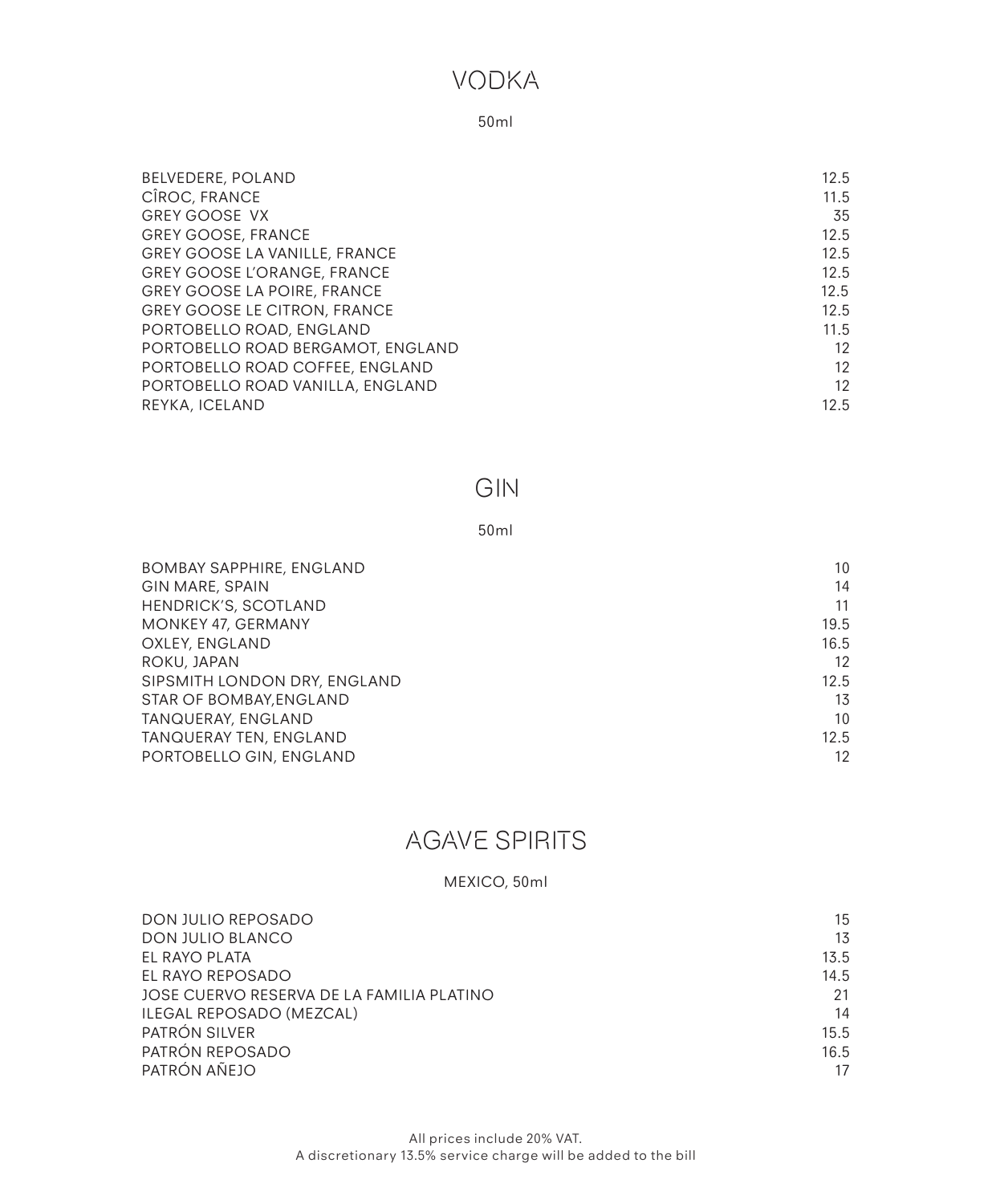# CANE SPIRITS

50ml

| APPLETON ESTATE RARE BLEND 12YO, JAMAICA          | 13   |
|---------------------------------------------------|------|
| BACARDI CARTA NEGRA, PUERTO RICO                  | 11   |
| BACARDI CARTA BLANCA, PUERTO RICO                 | 10   |
| <b>BACARDI CUATRO, PUERTO RICO</b>                | 11.5 |
| <b>BACARDI OAKHEART, PUERTO RICO</b>              | 10   |
| <b>BACARDI HERITAGE 44.5%, PUERTO RICO</b>        | 15   |
| <b>BACARDI ORO, PUERTO RICO</b>                   | 11   |
| BACARDI RESERVA LIMITADA, PUERTO RICO             | 35   |
| BACARDI 8YO, PUERTO RICO                          | 12   |
| DIPLOMATICO RESERVA EXCLUSIVA, VENEZUELA          | 13   |
| EL DORADO 5YO, GUYANA                             | 10.5 |
| EL DORADO 12YO, GUYANA                            | 13.5 |
| EL DORADO 15YO, GUYANA                            | 15.5 |
| LEBLON, BRAZIL                                    | 12.5 |
| MOUNT GAY ECLIPSE, BARBADOS                       | 11   |
| PLANTATION STIGGIN'S FANCY PINEAPPLE, BARBADOS    | 17   |
| PUSSER'S BRITISH NAVY RUM, BRITISH VIRGIN ISLANDS | 11.5 |
| SAILOR JERRY, U.S. VIRGIN ISLANDS                 | 10   |
| SANTA TERESA 1796, VENEZUELA                      | 19   |
| <b>VELHO BARREIRO, BRAZIL</b>                     | 10   |
| ZACAPA 23, GUATEMALA                              | 15.5 |
| ZACAPA XO, GUATEMALA                              | 25   |

## BRANDIES

50ml

| BARON DE SIGOGNAC 20YO, FRANCE  | 21  |
|---------------------------------|-----|
| COURVOISIER XO, FRANCE          | 35  |
| HENNESSY XO, FRANCE             | 42  |
| <b>HENNESSY PARADIS, FRANCE</b> | 230 |
| BARSOL QUEBRANTA, PERU          | 10  |
| PIERRE FERRAND AMBRE, FRANCE    | 13  |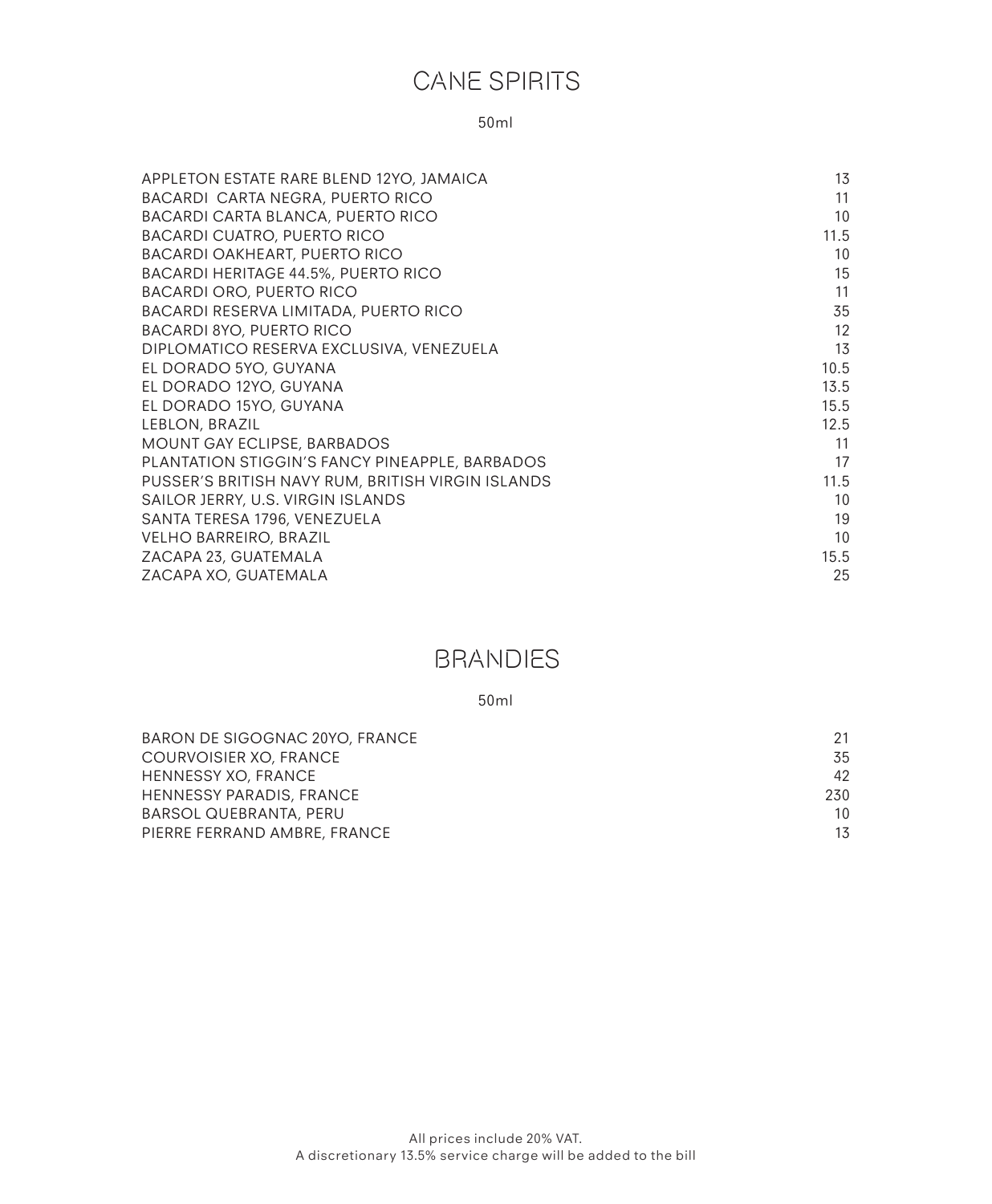# APERITIF & DIGESTIF

50ml

| ANCHO REYES, MEXICO                     | 15   |
|-----------------------------------------|------|
| ANCHO REYES VERDE, MEXICO               | 15   |
| APEROL, ITALY                           | 9.5  |
| BAILEY'S, IRELAND                       | 9.5  |
| BÉNÉDICTINE D.O.M., FRANCE              | 10   |
| CAMPARI, ITALY                          | 9.5  |
| CARPANO ANTICA FORMULA, ITALY           | 10   |
| CHAMBORD, FRANCE                        | 9.5  |
| <b>CHARTREUSE GREEN, FRANCE</b>         | 12.5 |
| CHERRY HEERING, DENMARK                 | 9.5  |
| DISARONNO AMARETTO, ITALY               | 9.5  |
| DRAMBUIE, SCOTLAND                      | 11   |
| <b>GALLIANO L'AUTENTICO, ITALY</b>      | 11   |
| FERNET-BRANCA, ITALY                    | 10   |
| LUXARDO LIMONCELLO, ITALY               | 9.5  |
| LUXARDO MARASCHINO, ITALY               | 11   |
| MARTINI GRAN LUSSO, ITALY               | 9.5  |
| MARTINI RISERVA SPECIALE AMBRATO, ITALY | 9.5  |
| MARTINI RISERVA SPECIALE RUBINO, ITALY  | 9.5  |
| NOILLY PRAT DRY, FRANCE                 | 9.5  |
| ST. GERMAIN, FRANCE                     | 9.5  |

# **BOTTLED BEER**

| ASAHI, JAPAN                                       |  |
|----------------------------------------------------|--|
| <b>SUSHI</b> SAMBA LAGER, COALITION BREWING LONDON |  |
| PERONI, ITALY, 0%                                  |  |